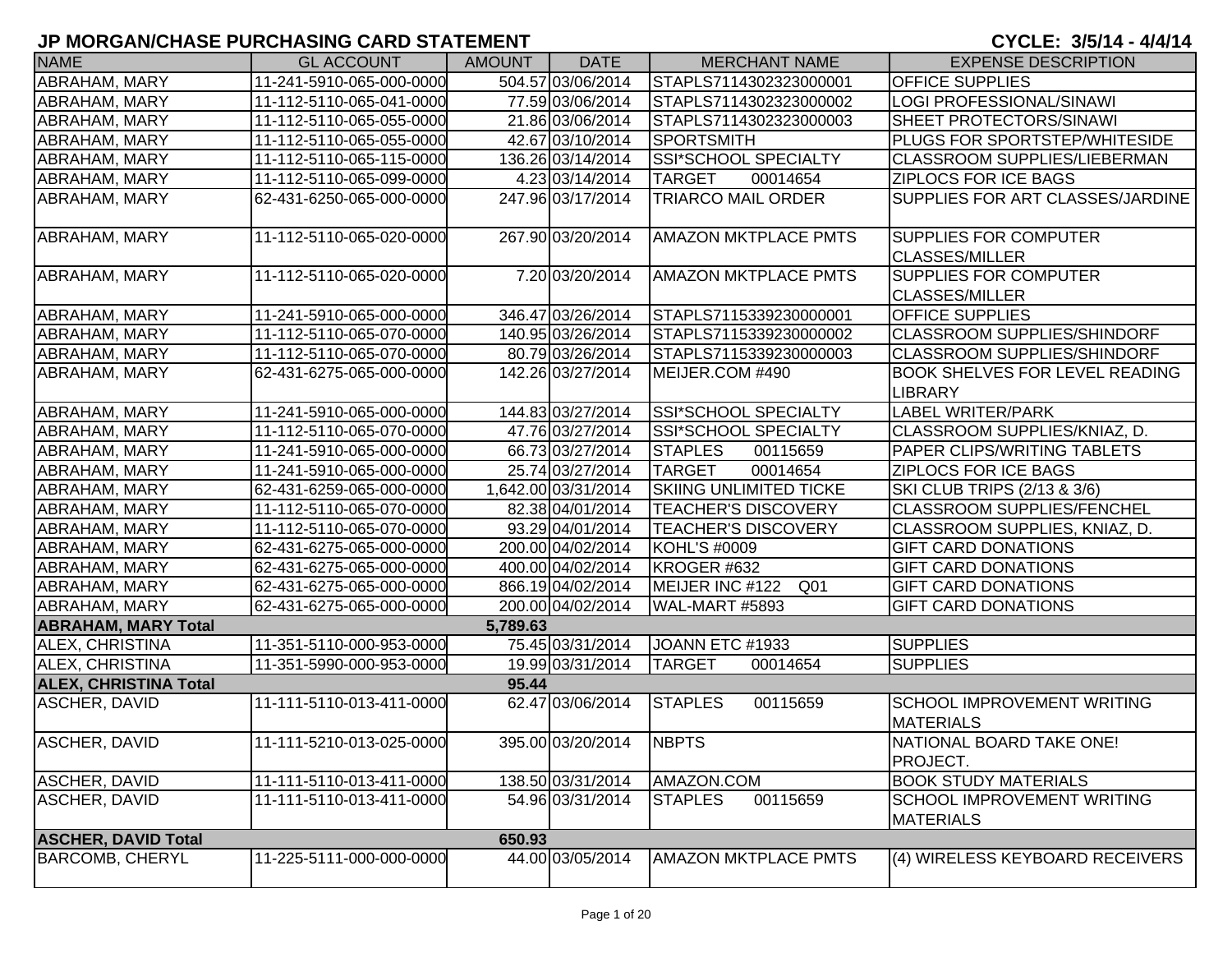| <b>NAME</b>                  | <b>GL ACCOUNT</b>        | <b>AMOUNT</b> | <b>DATE</b>         | <b>MERCHANT NAME</b>              | <b>EXPENSE DESCRIPTION</b>                                           |
|------------------------------|--------------------------|---------------|---------------------|-----------------------------------|----------------------------------------------------------------------|
| <b>BARCOMB, CHERYL</b>       | 11-225-5111-000-000-0000 |               | 458.00 03/05/2014   | <b>CDW GOVERNMENT</b>             | (2) NEXUS 7" TABLET                                                  |
| <b>BARCOMB, CHERYL</b>       | 11-225-4917-000-000-0000 |               | 89.61 03/05/2014    | <b>CDW GOVERNMENT</b>             | <b>MICROSOFT OS UPGRADE</b>                                          |
| <b>BARCOMB, CHERYL</b>       | 11-225-4905-000-000-0000 |               | 1,900.00 03/07/2014 | <b>NTP SOFTWARE</b>               | EMC SERV 1YR SPT/MAINT CONTRACT                                      |
| <b>BARCOMB, CHERYL</b>       | 11-225-4905-000-000-0000 |               | 67.90 03/07/2014    | <b>WEEBLY-CHARGE.COM</b>          | PBL DOMAIN PURCHASE (2YR)                                            |
| <b>BARCOMB, CHERYL</b>       | 11-225-5111-000-000-0000 |               | -344.08 03/10/2014  | <b>AMAZON MKTPLACE PMTS</b>       | <b>RETURNED TOUCH SCREEN MONITOR</b><br><b>PURCHASED</b>             |
| <b>BARCOMB, CHERYL</b>       | 11-225-5910-000-000-0409 |               | 123.05 03/14/2014   | <b>SECURITY DESIGNS</b>           | INV. 18511 SECURITY RIBBON<br><b>PURCHASE</b>                        |
| <b>BARCOMB, CHERYL</b>       | 11-261-4120-071-000-0409 |               | 302.50 03/14/2014   | <b>SECURITY DESIGNS</b>           | INV. 18536 REPAIR HS CARE DOOR                                       |
| <b>BARCOMB, CHERYL</b>       | 11-261-4120-071-000-0409 |               | 423.25 03/14/2014   | <b>SECURITY DESIGNS</b>           | INV. 18556 REPAIR HS BAND RM CARD<br><b>READER</b>                   |
| <b>BARCOMB, CHERYL</b>       | 11-225-4917-000-000-0000 |               | 150.00 03/17/2014   | <b>CDW GOVERNMENT</b>             | <b>GOOGLE ANDROID MANAGEMENT</b><br><b>SOFTWARE</b>                  |
| <b>BARCOMB, CHERYL</b>       | 11-225-5111-000-000-0000 |               | 100.00 03/19/2014   | <b>AMAZON MKTPLACE PMTS</b>       | (4) SPARE REPLACEMENT PWR AC<br><b>ADAPTERS</b>                      |
| <b>BARCOMB, CHERYL</b>       | 11-225-5111-000-000-0000 |               | 145.90 03/20/2014   | DMI* DELL K-12 PTR                | (10) DELL REPLACEMENT KEYBOARDS                                      |
| <b>BARCOMB, CHERYL</b>       | 11-225-5111-000-000-0000 |               | 72.60 03/25/2014    | <b>QUILL CORPORATION</b>          | (15) 4 PACKS OF RECHARGEABLE<br><b>BATTERIES</b>                     |
| <b>BARCOMB, CHERYL</b>       | 11-225-4917-000-000-0000 |               | 39.95 03/28/2014    |                                   | AVANGATE*APOWERSOFT.CO STREAMING VIDEO CONVERSION<br><b>SOFTWARE</b> |
| <b>BARCOMB, CHERYL</b>       | 11-225-5111-000-000-0000 |               | 250.00 03/28/2014   | COMPLETE BATTERY SOURC            | BATTERY BACKUP REPLACEMENT                                           |
| <b>BARCOMB, CHERYL</b>       | 11-225-5111-000-000-0000 |               | 125.00 03/28/2014   | <b>COMPLETE BATTERY SOURC</b>     | <b>REPLACEMENT APC BATTERY BACKUP</b>                                |
| <b>BARCOMB, CHERYL</b>       | 11-225-5111-000-000-0000 |               | 27.70 03/31/2014    | <b>AMAZON MKTPLACE PMTS</b>       | <b>DELL LAPTOP REPLACEMENT</b><br><b>KEYBOARDS</b>                   |
| <b>BARCOMB, CHERYL</b>       | 11-225-4917-000-000-0000 |               | 500.00 04/02/2014   | <b>PAYPAL *CLASSLINKIN</b>        | <b>CLASSLINK SOFTWARE LAUNCHPAD</b>                                  |
| <b>BARCOMB, CHERYL</b>       | 11-225-5111-000-000-0000 |               | 184.00 04/03/2014   | <b>DIVERSIFIED WIRE&amp;CABLE</b> | CAT5E NETWORK CABLE AND PLUGS                                        |
| <b>BARCOMB, CHERYL</b>       | 11-225-5111-000-000-0000 |               | 223.99 04/04/2014   | <b>ACER/GATEWAY</b>               | <b>ACER C710 PURCHASE</b>                                            |
| <b>BARCOMB, CHERYL Total</b> |                          | 4,883.37      |                     |                                   |                                                                      |
| <b>BARR, STEVEN</b>          | 11-252-3220-000-000-0000 |               | 20.00 03/10/2014    | GOGOAIR.COM                       | INTERNET SERVICE WHILE AT<br><b>CONFERENCE</b>                       |
| <b>BARR, STEVEN</b>          | 11-252-3220-000-000-0000 |               | 14.00 03/11/2014    | GOGOAIR.COM                       | <b>INTERNET SERVICE WHILE AT</b><br><b>CONFERENCE</b>                |
| <b>BARR, STEVEN</b>          | 11-252-3220-000-000-0000 |               | 300.00 03/17/2014   | <b>MSBO</b>                       | <b>MSBO ANNUAL CONFERENCE</b><br><b>REGISTRATION FEE</b>             |
| <b>BARR, STEVEN Total</b>    |                          | 334.00        |                     |                                   |                                                                      |
| <b>BEDFORD, JULIE</b>        | 62-431-6275-015-000-0000 |               | 20.00 03/17/2014    | <b>EXXONMOBIL</b><br>96164835     | TOOK MILEAGE INSTEAD - ALREADY<br>REIMBURSED - PO #260               |
| <b>BEDFORD, JULIE</b>        | 11-111-5110-015-060-0000 |               | 336.85 03/17/2014   | <b>MARRIOTT</b>                   | <b>HOTEL MACUL</b>                                                   |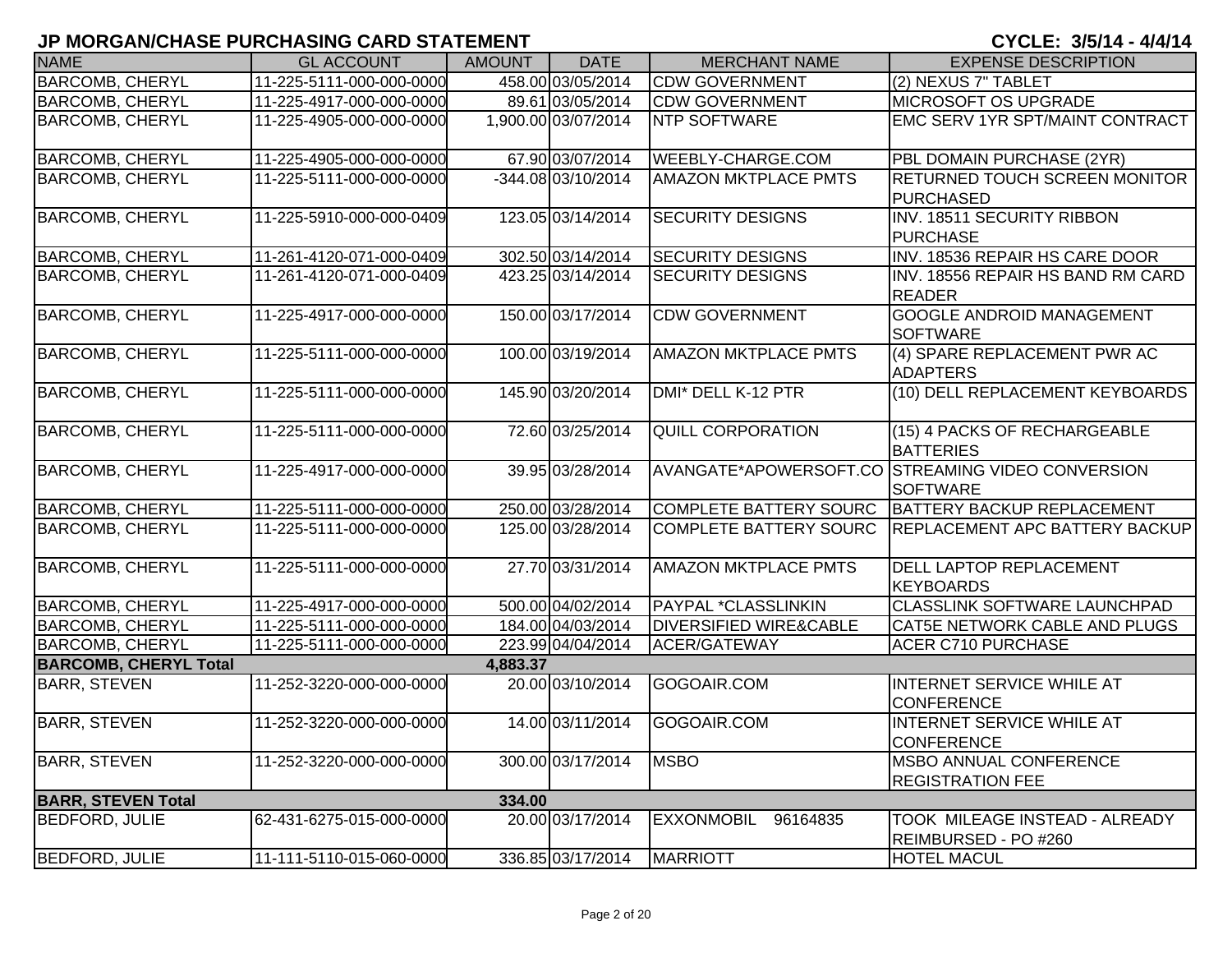| <b>NAME</b>                     | <b>GL ACCOUNT</b>        | AMOUNT   | <b>DATE</b>         | <b>MERCHANT NAME</b>          | <b>EXPENSE DESCRIPTION</b>           |
|---------------------------------|--------------------------|----------|---------------------|-------------------------------|--------------------------------------|
| BEDFORD, JULIE                  | 62-431-6275-015-000-0000 |          | 65.99 03/17/2014    | THE B.O.B.                    | <b>DINNER AT MACUL - ALREADY</b>     |
|                                 |                          |          |                     |                               | REIMBURSED - PO# 26011               |
| <b>BEDFORD, JULIE</b>           | 11-241-5990-015-000-0000 |          | 10.97 03/20/2014    | THE HOME DEPOT 2737           | <b>LIGHT BULBS</b>                   |
| <b>BEDFORD, JULIE</b>           | 11-111-5110-015-060-0000 |          | $-32.74$ 03/21/2014 | <b>MARRIOTT</b>               | <b>TAX REIMBURSED</b>                |
| <b>BEDFORD, JULIE</b>           | 62-431-6275-015-000-0000 |          | 25.26 03/25/2014    | <b>TARGET</b><br>00014654     | <b>STAFF SUPPLIES</b>                |
| BEDFORD, JULIE                  | 62-431-6275-015-000-0000 |          | 275.00 04/02/2014   | <b>ALEKOS CARRY OUT</b>       | <b>STAFF DINNER FOR CONFERENCES</b>  |
| <b>BEDFORD, JULIE Total</b>     |                          | 701.33   |                     |                               |                                      |
| <b>BELANGER, KIMBERLY</b>       | 11-118-5110-000-951-0000 |          | 10.56 03/10/2014    | <b>TARGET</b><br>00002816     | <b>TEACHING MATERIALS</b>            |
| <b>BELANGER, KIMBERLY</b>       | 11-118-5110-000-951-0000 |          | 51.36 03/26/2014    | TARGET.COM <sup>*</sup>       | <b>TEACHING MATERIALS</b>            |
| <b>BELANGER, KIMBERLY</b>       | 11-118-5110-000-951-0000 |          | 82.43 03/26/2014    | TARGET.COM *                  | <b>TEACHING MATERIALS</b>            |
| <b>BELANGER, KIMBERLY</b>       | 11-118-5110-000-951-0000 |          | 34.97 03/27/2014    | TARGET.COM <sup>*</sup>       | <b>TEACHING MATERIALS</b>            |
| BELANGER, KIMBERLY              | 11-118-5110-000-951-0000 |          | 9.07 03/31/2014     | 00115659<br><b>STAPLES</b>    | <b>TEACHING MATERIALS</b>            |
| BELANGER, KIMBERLY              | 11-118-5110-000-951-0000 |          | 28.58 03/31/2014    | 00002816<br><b>TARGET</b>     | <b>TEACHING MATERIALS</b>            |
| BELANGER, KIMBERLY              | 11-118-5110-000-951-0000 |          | -16.74 03/31/2014   | <b>TARGET</b><br>00002816     | <b>TEACHING MATERIALS</b>            |
| <b>BELANGER, KIMBERLY Total</b> |                          | 200.23   |                     |                               |                                      |
| <b>BENGLE, HOLLY</b>            | 11-351-5110-000-953-0000 |          | 25.48 03/17/2014    | KMART 4430                    | <b>TOYS TO REPLACE BROKEN AND</b>    |
|                                 |                          |          |                     |                               | <b>WORN ONES</b>                     |
| <b>BENGLE, HOLLY</b>            | 11-351-5110-000-953-0000 |          | 83.94 04/03/2014    | TOYS R US #9265<br>QPS        | <b>CRAFTS</b>                        |
| <b>BENGLE, HOLLY Total</b>      |                          | 109.42   |                     |                               |                                      |
| <b>BLANCHARD, EVAN</b>          | 62-431-6239-065-000-0000 |          | 38.44 03/20/2014    | <b>JW PEPPER</b>              | <b>MUSIC FOR SPRING CONCERTS</b>     |
| <b>BLANCHARD, EVAN</b>          | 62-431-6239-065-000-0000 |          | 2,962.74 03/21/2014 | <b>EPN TRAVEL SERVICES IN</b> | <b>BUS PAYMENT FOR MUSIC IN THE</b>  |
|                                 |                          |          |                     |                               | <b>PARKS TRIP</b>                    |
| <b>BLANCHARD, EVAN</b>          | 62-431-6239-065-000-0000 |          | 90.40 03/31/2014    | <b>STEVE WEISS MUSIC INC</b>  | <b>PERCUSSION EQUIPMENT NEEDED</b>   |
|                                 |                          |          |                     |                               | FOR PROPER PLAYING OF IN             |
| <b>BLANCHARD, EVAN Total</b>    |                          | 3,091.58 |                     |                               |                                      |
| <b>BLESSED, KATE</b>            | 11-351-5110-000-953-0000 |          | 244.93 03/31/2014   | <b>ORIENTAL TRADING CO</b>    | <b>CRAFTS FOR ORCHARD HILLS CARE</b> |
| <b>BLESSED, KATE Total</b>      |                          | 244.93   |                     |                               |                                      |
| <b>BLOOM, LYNETTE</b>           | 11-351-5110-000-953-0000 |          | 22.00 03/06/2014    | <b>BOOKS ARE FUN IVR</b>      | <b>TEACHING SUPPLIES</b>             |
| <b>BLOOM, LYNETTE Total</b>     |                          | 22.00    |                     |                               |                                      |
| <b>BRASIL, SANDRA</b>           | 62-431-6275-055-000-0000 |          | 38.77 03/10/2014    | <b>DBC*BLICK ART MATERIAL</b> | <b>CLASSROOM CONSTRUCTION PAPER</b>  |
|                                 |                          |          |                     |                               | <b>FROM GRANT MONEY</b>              |
| <b>BRASIL, SANDRA</b>           | 11-111-5110-055-045-0000 |          | 611.59 03/17/2014   | <b>WAYFAIR*WAYFAIR SUPPLY</b> | CONTAINERS FOR CMP MATH CIRC.        |
| <b>BRASIL, SANDRA</b>           | 11-111-5110-055-099-0000 |          | 142.99 03/20/2014   | AMAZON.COM                    | <b>CASH COUNTING MACHINE</b>         |
| <b>BRASIL, SANDRA</b>           | 62-431-6275-055-000-0000 |          | 44.89 03/24/2014    | AMAZON.COM                    | <b>SUPPLIES FROM GRANT MONEY</b>     |
| <b>BRASIL, SANDRA</b>           | 62-431-6275-055-000-0000 |          | 15.28 03/24/2014    | AMAZON.COM                    | <b>SUPPLIES FROM GRANT MONEY</b>     |
| <b>BRASIL, SANDRA</b>           | 11-111-5110-055-070-0000 |          | 210.67 03/24/2014   | <b>BUCK INSTITUTE FOR EDU</b> | <b>BOOKS FOR 4 PERSON TEAM</b>       |
|                                 |                          |          |                     |                               | <b>CLASSROOM</b>                     |
| <b>BRASIL, SANDRA</b>           | 11-111-5110-055-070-0000 |          | 14.99 03/24/2014    | PAYPAL *EXTRAREADIN           | <b>CLASSROOM EXPENSE FOR</b>         |
|                                 |                          |          |                     |                               | <b>ERICKSON</b>                      |
| <b>BRASIL, SANDRA</b>           | 62-431-6275-055-000-0000 |          | 49.57 03/27/2014    | <b>AMAZON MKTPLACE PMTS</b>   | <b>SUPPLIES FROM GRANT MONEY</b>     |
| <b>BRASIL, SANDRA</b>           | 11-111-5110-055-010-0000 |          | 59.99 03/31/2014    | <b>AMAZON MKTPLACE PMTS</b>   | COUNSELING SUPPLIES                  |
| <b>BRASIL, SANDRA Total</b>     |                          | 1,188.74 |                     |                               |                                      |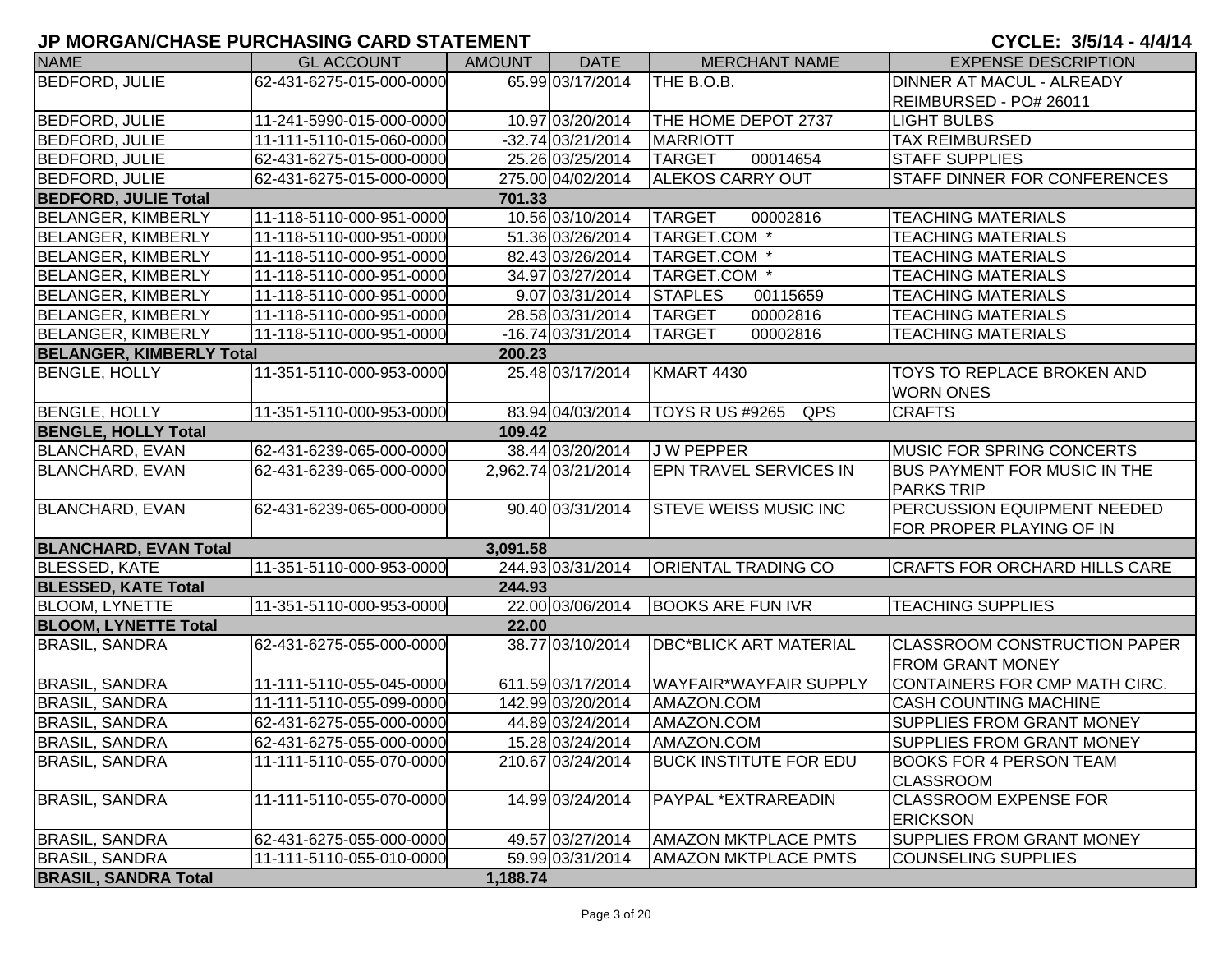| <b>NAME</b>                     | <b>GL ACCOUNT</b>        | <b>AMOUNT</b> | <b>DATE</b>         | <b>MERCHANT NAME</b>                         | <b>EXPENSE DESCRIPTION</b>                                         |
|---------------------------------|--------------------------|---------------|---------------------|----------------------------------------------|--------------------------------------------------------------------|
| <b>BRATNEY, BETHANY</b>         | 11-222-5310-071-000-0000 |               | 28.78 03/05/2014    | NEXT CHAPTER BOOKSTORE                       | NEW MATERIALS FOR LMC                                              |
| <b>BRATNEY, BETHANY</b>         | 11-222-5310-071-000-0000 |               | 14.39 03/13/2014    | NEXT CHAPTER BOOKSTORE NEW MATERIALS FOR LMC |                                                                    |
| <b>BRATNEY, BETHANY</b>         | 11-222-5310-071-000-0000 |               | 53.88 03/26/2014    | AMAZON.COM                                   | NEW MATERIALS FOR LMC                                              |
| <b>BRATNEY, BETHANY</b>         | 11-222-5310-071-000-0000 |               | 130.89 03/26/2014   | AMAZON.COM                                   | NEW MATERIALS FOR LMC                                              |
| <b>BRATNEY, BETHANY</b>         | 11-222-5990-071-000-0000 |               | 147.77 04/03/2014   | <b>FOLLETT SCHOOL SOLUTIO</b>                | <b>BARCODE LABELS</b>                                              |
| <b>BRATNEY, BETHANY Total</b>   |                          | 375.71        |                     |                                              |                                                                    |
| <b>BROWNE, TERESA</b>           | 11-293-7910-000-000-0000 |               | 23.47 03/17/2014    | <b>BENITOS PIZZA-NOVI</b>                    | LUNCH FOR TEAM SPORTS REP.<br><b>SCOTT PICCANELLI</b>              |
| <b>BROWNE, TERESA</b>           | 11-293-3210-000-000-0000 |               | 33.26 03/17/2014    | <b>BUFFALO WILD WINGS GRI</b>                | DINNER SATURDAY NIGHT AT MIAAA<br><b>CONFERENCE</b>                |
| <b>BROWNE, TERESA</b>           | 11-293-3210-000-000-0000 |               | 20.98 03/17/2014    | PIZZA HUT #14355                             | LUNCH GOING UP TO MIAAA<br><b>CONFERENCE</b>                       |
| <b>BROWNE, TERESA</b>           | 11-293-3210-000-000-0000 |               | 8.09 03/17/2014     | WENDY'S #4811                                | DINNER BEFORE CONFERENCE AT<br><b>GRAND TRAVERSE RESORT (M</b>     |
| <b>BROWNE, TERESA</b>           | 11-293-3210-000-000-0000 |               | 274.30 03/18/2014   | <b>GRAND TRAV RESORT &amp; SP</b>            | LODGING ACCOMODATIONS FOR THE<br><b>MIAAA CONFERENCE</b>           |
| <b>BROWNE, TERESA</b>           | 11-293-5910-000-000-0000 |               | 100.76 03/19/2014   | SAMSCLUB #6657                               | <b>OFFICE SUPPLIES</b>                                             |
| <b>BROWNE, TERESA</b>           | 11-293-5910-000-000-0000 |               | 13.49 03/24/2014    | <b>STAPLES</b><br>00109520                   | <b>OFFICE SUPPLY</b>                                               |
| <b>BROWNE, TERESA</b>           | 11-293-5910-000-000-0000 |               | 81.64 04/03/2014    | SAMSCLUB #6657                               | <b>OFFICE SUPPLIES</b>                                             |
| <b>BROWNE, TERESA Total</b>     |                          | 555.99        |                     |                                              |                                                                    |
| <b>BUNKER, JEFFREY</b>          | 11-261-4910-012-000-0000 |               | 406.50 03/10/2014   | <b>GREEN OAK TIRE</b>                        | <b>GRNDS LOADER TIRE REPAIR</b>                                    |
| <b>BUNKER, JEFFREY</b>          | 11-261-5993-000-000-0000 |               | 20.35 03/17/2014    | THE HOME DEPOT 2737                          | <b>GRNDS TRAILER GATE REPAIRS</b>                                  |
| <b>BUNKER, JEFFREY</b>          | 11-261-5993-000-000-0000 |               | 2.53 03/21/2014     | MARKS OUTDOOR POWER EQ GRNDS MOWER PARTS     |                                                                    |
| <b>BUNKER, JEFFREY</b>          | 11-261-5992-000-000-0000 |               | 53.90 03/21/2014    | THE HOME DEPOT 2762                          | <b>IMTCE TOOLS &amp; SUPPLIES</b>                                  |
| <b>BUNKER, JEFFREY</b>          | 11-261-5730-000-000-0000 |               | 2,078.30 03/24/2014 | <b>HAROLDS FRAME SHOP INC</b>                | <b>MTCE V-10 DUMP REPAIR</b>                                       |
| <b>BUNKER, JEFFREY</b>          | 11-261-5993-000-000-0000 |               | 383.28 03/26/2014   |                                              | MARKS OUTDOOR POWER EQ GRNDS Z-MOWER REPLACEMENT<br><b>WHEELS</b>  |
| <b>BUNKER, JEFFREY</b>          | 11-261-5992-000-000-0000 |               | 39.24 03/27/2014    | THE HOME DEPOT 2737                          | <b>IMTCE HOSE HANGERS FOR PUMP</b><br><b>HOUSES &amp; BUS WASH</b> |
| <b>BUNKER, JEFFREY</b>          | 11-261-5992-000-000-0000 |               | 34.39 03/27/2014    | THE HOME DEPOT 2762                          | <b>MTCE HOSE HANGERS FOR BUS</b><br><b>WASH</b>                    |
| <b>BUNKER, JEFFREY Total</b>    |                          | 3,018.49      |                     |                                              |                                                                    |
| <b>BURKHARDT, LORETTA</b>       | 62-431-6415-065-000-0000 |               | 182.11 03/06/2014   | <b>MUSIC THEATRE INTERNAT</b>                | <b>PAY OFF BALANCE FROM LAST YEAR'S</b><br><b>SHOW</b>             |
| <b>BURKHARDT, LORETTA</b>       | 62-431-6415-065-000-0000 |               | 47.58 03/17/2014    | <b>STAPLES</b><br>00115659                   | CD AND BANNER FOR MUSICAL SHOW                                     |
| <b>BURKHARDT, LORETTA Total</b> |                          | 229.69        |                     |                                              |                                                                    |
| <b>CANALES, BETH</b>            | 11-113-5110-071-044-0000 |               | 107.09 03/07/2014   | MEIJER INC #054<br>Q <sub>01</sub>           | <b>BREAKFAST SANDWHICHES/KITCHEN</b><br><b>SUPPLIES</b>            |
| <b>CANALES, BETH</b>            | 11-113-5110-071-044-0000 |               | 25.68 03/14/2014    | KROGER #661                                  | <b>OATMEAL LAB</b>                                                 |
| <b>CANALES, BETH</b>            | 11-113-5110-071-044-0000 |               | 80.86 03/24/2014    | MEIJER INC #054<br>Q <sub>01</sub>           | <b>BREAKFAST LAB</b>                                               |
| <b>CANALES, BETH</b>            | 11-113-5110-071-044-0000 |               | 55.90 04/02/2014    | MEIJER INC #054<br>Q <sub>01</sub>           | <b>TACO LAB</b>                                                    |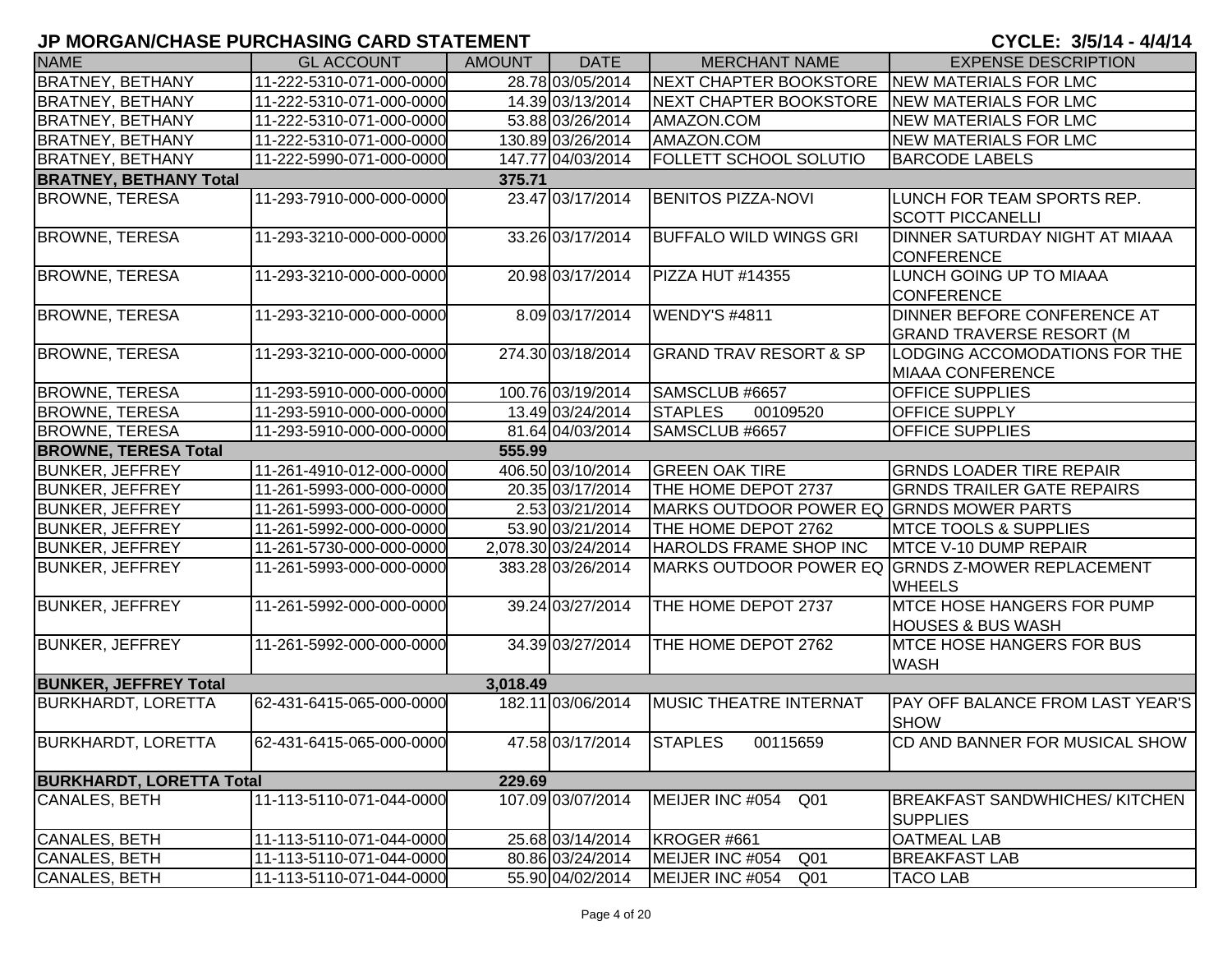| <b>NAME</b>                   | <b>GL ACCOUNT</b>        | <b>AMOUNT</b> | <b>DATE</b>         | <b>MERCHANT NAME</b>          | <b>EXPENSE DESCRIPTION</b>                                            |
|-------------------------------|--------------------------|---------------|---------------------|-------------------------------|-----------------------------------------------------------------------|
| <b>CANALES, BETH Total</b>    |                          | 269.53        |                     |                               |                                                                       |
| CARTER, NICOLE                | 11-113-3220-071-012-0000 |               | 39.95 03/24/2014    | <b>BIZ VISION LLC</b>         | STANDARDS BASED ASSESSMENT                                            |
|                               |                          |               |                     |                               | AND GRADING WEBINAR                                                   |
| <b>CARTER, NICOLE Total</b>   |                          | 39.95         |                     |                               |                                                                       |
| CIANCIO, WANDA                | 11-225-3220-000-000-0000 |               | 365.54 03/17/2014   | <b>AMWAY GRAND PLAZA HOTE</b> | HOTEL FOR MACUL CONFERENCE<br><b>WANDA CIANCIO</b>                    |
| CIANCIO, WANDA                | 11-225-3220-000-000-0000 |               | 281.22 03/17/2014   | <b>RESIDENCE INN</b>          | HOTEL FOR MACUL CONFERENCE,<br><b>MYLA LEE</b>                        |
| CIANCIO, WANDA                | 11-225-3220-000-000-0000 |               | 281.22 03/17/2014   | <b>RESIDENCE INN</b>          | HOTEL FOR MACUL CONFERENCE, JIM<br><b>FRY</b>                         |
| CIANCIO, WANDA                | 11-225-4120-000-000-0000 |               | 126.75 03/19/2014   | THE POD DROP OF NO            | IPAD REPAIR STUDENT IPAD                                              |
| <b>CIANCIO, WANDA Total</b>   |                          | 1,054.73      |                     |                               |                                                                       |
| CIANFERRA, LINDA              | 11-113-3610-071-012-0000 |               | 166.88 03/10/2014   | <b>CROWNE PLAZA HOTELS</b>    | <b>IMACAE SPECIAL MEETING SECTION</b><br>107. ROOM TO BE REIMBU       |
| CIANFERRA, LINDA              | 11-113-3220-071-012-0000 |               | 195.00 03/24/2014   | ACT*MAEPD/NHRD                | <b>REGISTRATION FOR STATE ADULT ED</b><br><b>CONFERENCE REGISTRAT</b> |
| <b>CIANFERRA, LINDA Total</b> |                          | 361.88        |                     |                               |                                                                       |
| CLARK, KIM                    | 62-431-6217-055-000-0000 |               | 353.71 03/06/2014   | <b>DEMCO INC</b>              | <b>MEDIA CENTER SUPPLIES</b>                                          |
| CLARK, KIM                    | 11-222-5990-055-000-0000 |               | 104.53 03/06/2014   | <b>DEMCO INC</b>              | <b>MEDIA CENTER SUPPLIES</b>                                          |
| CLARK, KIM                    | 62-431-6217-055-000-0000 |               | 140.61 03/06/2014   | SCHOLASTIC INC. KEY 6         | <b>MEDIA CENTER SUPPLIES</b>                                          |
| CLARK, KIM                    | 11-222-5990-055-000-0000 |               | 23.04 03/07/2014    | AMAZON.COM                    | <b>MEDIA CENTER BOOKS</b>                                             |
| <b>CLARK, KIM</b>             | 11-222-5990-055-000-0000 |               | 17.96 03/07/2014    | AMAZON.COM                    | <b>MEDIA CENTER BOOKS</b>                                             |
| <b>CLARK, KIM</b>             | 62-431-6217-055-000-0000 |               | 265.81 04/02/2014   | AMAZON.COM                    | <b>MEDIA CENTER SUPPLIES</b>                                          |
| <b>CLARK, KIM Total</b>       |                          | 905.66        |                     |                               |                                                                       |
| COOLMAN, ROBERT               | 11-261-5992-065-000-0000 |               | 60.71 03/06/2014    | <b>CITY ELECTRIC SUPPLY</b>   | <b>MS LIGHTS</b>                                                      |
| COOLMAN, ROBERT               | 11-261-5992-065-000-0000 |               | 578.00 03/06/2014   | CONSERVA ELECTRIC SUPP        | <b>MS LED LIGHTS</b>                                                  |
| COOLMAN, ROBERT               | 11-261-5992-000-000-0000 |               | 49.97 03/10/2014    | THE HOME DEPOT 2737           | <b>MTCE TOOL</b>                                                      |
| COOLMAN, ROBERT               | 11-261-5992-065-000-0000 |               | 280.00 03/21/2014   | CONSERVA ELECTRIC SUPP        | MS OUTDOOR WALL LIGHT                                                 |
| COOLMAN, ROBERT               | 11-261-5992-000-000-0000 |               | 895.00 03/21/2014   | CONSERVA ELECTRIC SUPP        | <b>MTCE STOCK LIGHTS</b>                                              |
| COOLMAN, ROBERT               | 11-261-5992-015-000-0000 |               | 590.00 03/25/2014   | CONSERVA ELECTRIC SUPP        | <b>IDF MEDIA CENTER BALLASTS</b>                                      |
| COOLMAN, ROBERT               | 11-261-5992-000-000-0000 |               | 279.30 03/26/2014   | CONSERVA ELECTRIC SUPP        | <b>MTCE STOCK LIGHTS</b>                                              |
| COOLMAN, ROBERT               | 11-261-5992-000-000-0000 |               | 45.71 03/27/2014    | CONSERVA ELECTRIC SUPP        | <b>MTCE STOCK, TESTER</b>                                             |
| COOLMAN, ROBERT               | 11-261-5992-071-000-0000 |               | 96.75 03/27/2014    | CONSERVA ELECTRIC SUPP        | <b>HS LAMPS</b>                                                       |
| COOLMAN, ROBERT               | 11-261-5992-055-000-0000 |               | 899.10 04/01/2014   | <b>CONSERVA ELECTRIC SUPP</b> | <b>NM6 EXIT SIGNS</b>                                                 |
| COOLMAN, ROBERT               | 11-261-5992-000-000-0000 |               | 134.52 04/02/2014   | CONSERVA ELECTRIC SUPP        | <b>MTCE STOCK LAMPS</b>                                               |
| COOLMAN, ROBERT               | 11-261-5992-000-000-0000 |               | 177.00 04/04/2014   | THE HOME DEPOT 2737           | <b>MTCE LADDERS</b>                                                   |
| <b>COOLMAN, ROBERT Total</b>  |                          | 4,086.06      |                     |                               |                                                                       |
| <b>DIATIKAR, CHRISTINE</b>    | 62-431-6239-065-000-0000 |               | 127.99 03/05/2014   | J W PEPPER                    | PO 25673, MUSIC                                                       |
| <b>DIATIKAR, CHRISTINE</b>    | 62-431-6216-055-000-0000 |               | 718.48 03/05/2014   | <b>JW PEPPER</b>              | <b>PO 25707, MUSIC</b>                                                |
| <b>DIATIKAR, CHRISTINE</b>    | 11-113-5110-071-050-0000 |               | 116.98 03/05/2014   | J W PEPPER                    | <b>PO 24226, MUSIC</b>                                                |
| <b>DIATIKAR, CHRISTINE</b>    | 11-113-5110-071-052-0000 |               | 997.97 03/05/2014   | J W PEPPER                    | PO 24628, MUSIC                                                       |
| <b>DIATIKAR, CHRISTINE</b>    | 11-293-4910-000-000-0000 |               | 3,149.05 03/05/2014 | PLYMOUTH NOVI 155             | JANUARY 2014 TRAINER                                                  |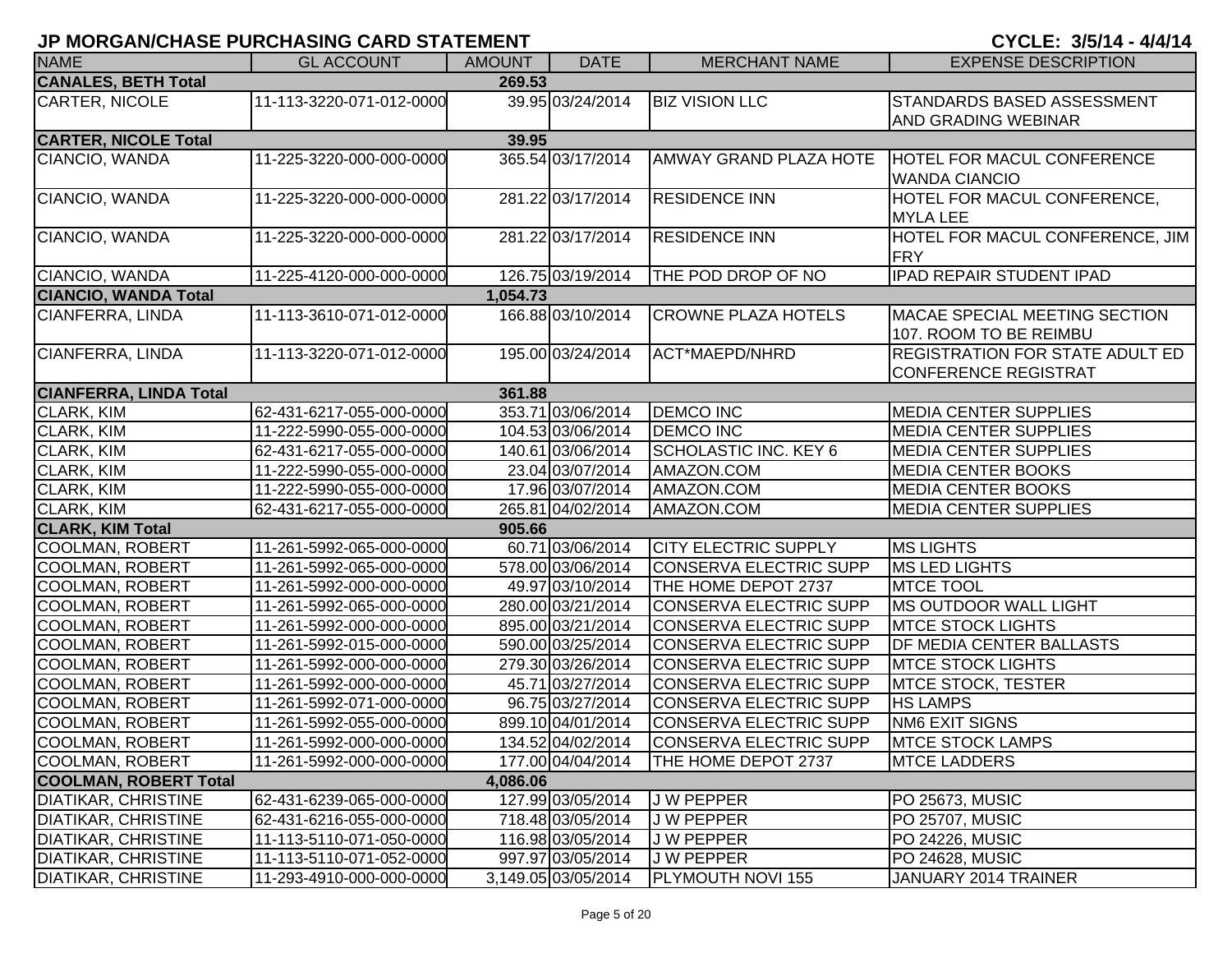| <b>NAME</b>                      | <b>GL ACCOUNT</b>        | AMOUNT     | <b>DATE</b>          | <b>MERCHANT NAME</b>                           | <b>EXPENSE DESCRIPTION</b>            |
|----------------------------------|--------------------------|------------|----------------------|------------------------------------------------|---------------------------------------|
| <b>DIATIKAR, CHRISTINE</b>       | 62-431-6112-071-000-0000 |            | 1,944.00 03/05/2014  | <b>TEAM SPORTS</b>                             | <b>MERCHANDISE</b>                    |
| <b>DIATIKAR, CHRISTINE</b>       | 11-111-5110-015-060-0000 |            | 761.59 03/06/2014    | <b>TRIUMPH LEARNING</b>                        | PO 25576, COMPOSITION KIT             |
| <b>DIATIKAR, CHRISTINE</b>       | 62-431-6099-000-000-0000 |            | 500.00 03/10/2014    | <b>US FIRST</b>                                | LANSING DISTRICT COMPETITION          |
| <b>DIATIKAR, CHRISTINE</b>       | 62-431-6275-015-000-0000 |            | 1,519.78 03/12/2014  | <b>SSI*SCHOOL SPECIALTY</b>                    | PO 24741, FURNITURE                   |
| <b>DIATIKAR, CHRISTINE</b>       | 62-431-6770-015-000-0000 |            | 5,581.85 03/12/2014  | <b>SSI*SCHOOL SPECIALTY</b>                    | PO 24741, FURNITURE                   |
| <b>DIATIKAR, CHRISTINE</b>       | 62-431-6104-061-000-0000 |            | 600.00 03/12/2014    | <b>TEAM SPORTS</b>                             | PO 25720, COACH VESTS                 |
| <b>DIATIKAR, CHRISTINE</b>       | 11-293-5997-000-000-0000 |            | 30.00 03/12/2014     | <b>TEAM SPORTS</b>                             | PO 25727, SEWING                      |
| <b>DIATIKAR, CHRISTINE</b>       | 62-431-6172-061-000-0000 |            | 110.00 03/12/2014    | <b>TEAM SPORTS</b>                             | PO 25728, JACKETS                     |
| <b>DIATIKAR, CHRISTINE</b>       | 62-431-6099-000-000-0000 |            | 4,000.00 03/13/2014  | US FIRST 00 OF 00                              | <b>MI DISTRICT CMP</b>                |
| <b>DIATIKAR, CHRISTINE</b>       | 62-431-6190-071-000-0000 |            | 678.00 03/17/2014    | <b>GREAT LK MOTORCOACH</b>                     | <b>TRANSPORTATION DEPOSIT</b>         |
| <b>DIATIKAR, CHRISTINE</b>       | 62-431-6176-071-000-0000 |            | 50.00 03/18/2014     | <b>DUNCAN DISPOSAL SYSTEM</b>                  | 3/14 RECYCLING                        |
| <b>DIATIKAR, CHRISTINE</b>       | 62-431-6184-061-000-0000 |            | 578.55 03/18/2014    | <b>TEAM SPORTS</b>                             | <b>NIKE RACE SHORTS</b>               |
| <b>DIATIKAR, CHRISTINE</b>       | 11-271-5710-000-000-0000 |            | 25,920.82 03/19/2014 | CORRIGAN OIL #2 - BRI                          | 7501 GAL DIESEL, 2/24/14              |
| <b>DIATIKAR, CHRISTINE</b>       | 11-271-5710-000-000-0000 |            | 181.70 03/19/2014    | CORRIGAN OIL #2 - BRI                          | PO 25800, SUPPLIES                    |
| <b>DIATIKAR, CHRISTINE</b>       | 11-271-5710-000-000-0000 |            | 124.48 03/19/2014    | CORRIGAN OIL #2 - BRI                          | PO 25800, SUPPLIES                    |
| <b>DIATIKAR, CHRISTINE</b>       | 11-293-5998-000-000-0000 |            | 1,590.00 03/19/2014  | <b>SERVICE SPORTS INC</b>                      | PO 25819, BASEBALLS                   |
| <b>DIATIKAR, CHRISTINE</b>       | 11-293-5990-000-000-0000 |            | 2,186.00 03/19/2014  | <b>SERVICE SPORTS INC</b>                      | PO 25723, SUPPLIES                    |
| <b>DIATIKAR, CHRISTINE</b>       | 62-431-6099-000-000-0000 |            | 100.00 03/19/2014    | TMS*HERITAGE LOGO WORK                         | <b>ROBOTICS FLAG</b>                  |
| <b>DIATIKAR, CHRISTINE</b>       | 11-113-5210-071-001-0000 |            | 483.20 03/21/2014    | AMAZON.COM                                     | ANIMAL FARM (80 COPIES)               |
| <b>DIATIKAR, CHRISTINE</b>       | 11-222-5310-055-000-0000 |            | 2,694.56 03/24/2014  | <b>FOLLETT LIBRARY RES</b>                     | PO 25142, VARIOUS PUBLICATIONS        |
| <b>DIATIKAR, CHRISTINE</b>       | 11-222-5310-071-000-0000 |            | 1,176.40 03/24/2014  | <b>FOLLETT LIBRARY RES</b>                     | PO 24564, VARIOUS PUBLICATIONS        |
| <b>DIATIKAR, CHRISTINE</b>       | 62-431-6190-071-000-0000 |            | 6,102.00 03/24/2014  | <b>GREAT LK MOTORCOACH</b>                     | <b>TRANSPORTATION BALANCE</b>         |
| <b>DIATIKAR, CHRISTINE</b>       | 11-111-5110-012-025-0000 |            | 67.00 03/24/2014     | REI*GREENWOODHEINEMANN PO 25430, VARIOUS BOOKS |                                       |
| <b>DIATIKAR, CHRISTINE</b>       | 11-111-5110-014-060-0000 |            | 176.00 03/24/2014    | REI*GREENWOODHEINEMANN PO 25530, VARIOUS BOOKS |                                       |
| <b>DIATIKAR, CHRISTINE</b>       | 11-111-5110-014-060-0000 |            | 1,012.00 03/24/2014  | REI*GREENWOODHEINEMANN PO 25528, VARIOUS BOOKS |                                       |
| <b>DIATIKAR, CHRISTINE</b>       | 11-111-5110-014-060-0000 |            | 154.00 03/24/2014    | REI*GREENWOODHEINEMANN PO 25529, VARIOUS BOOKS |                                       |
| <b>DIATIKAR, CHRISTINE</b>       | 11-111-5110-015-060-0000 |            | 1,523.18 03/25/2014  | <b>TRIUMPH LEARNING</b>                        | PO 25645, COMP KITS                   |
| <b>DIATIKAR, CHRISTINE</b>       | 62-431-6770-071-000-0000 |            | 1,535.00 04/03/2014  | <b>CONSOLIDATED PLASTICS</b>                   | ENTRY MAT FOR NOVI HS, W/LOGO         |
| <b>DIATIKAR, CHRISTINE</b>       | 11-293-4910-000-000-0000 |            | 3,359.05 04/03/2014  | <b>PLYMOUTH NOVI 155</b>                       | PO 24225, 2/14                        |
| <b>DIATIKAR, CHRISTINE</b>       | 11-113-7904-071-000-0000 |            | 21,126.00 04/03/2014 | <b>SCHOOLCRAFT COLLEGE</b>                     | WINTER DUAL ENROLLMENT                |
| <b>DIATIKAR, CHRISTINE</b>       | 62-431-6117-061-000-0000 |            | 3,675.00 04/03/2014  | <b>SERVICE SPORTS INC</b>                      | PO 25937, BASEBALL SUPPLIES           |
| <b>DIATIKAR, CHRISTINE</b>       | 62-431-6184-061-000-0000 |            | 525.00 04/03/2014    | <b>TEAM SPORTS</b>                             | PO 25948, BAT BAGS                    |
| <b>DIATIKAR, CHRISTINE</b>       | 11-271-5710-000-000-0000 |            | 23,475.01 04/04/2014 | CORRIGAN OIL #2 - BRI                          | PO 24421, DIESEL                      |
| <b>DIATIKAR, CHRISTINE Total</b> |                          | 118,650.64 |                      |                                                |                                       |
| DIGLIO, CAROL                    | 11-283-7910-000-000-0000 |            | 27.50 04/02/2014     | BUSCH'S #1032                                  | <b>FULAR, SUPPORT STAFF AWARD</b>     |
| <b>DIGLIO, CAROL Total</b>       |                          | 27.50      |                      |                                                |                                       |
| <b>DINKELMANN, KATY</b>          | 62-431-6770-071-000-0000 |            | 25.00 03/05/2014     | LITTLE CAESARS #0057                           | PIZZA FOR STUDENTS WITH NO BUS        |
|                                  |                          |            |                      |                                                | FOR MME TESTING                       |
| <b>DINKELMANN, KATY</b>          | 62-431-6129-071-000-0000 |            | $-130.86$ 03/07/2014 | <b>HFC*DISC DANCE</b>                          | <b>CREDIT FROM COSTUME RETURNS</b>    |
| <b>DINKELMANN, KATY</b>          | 62-431-6129-071-000-0000 |            | -247.18 03/07/2014   | <b>HFC*DISC DANCE</b>                          | <b>CREDIT FROM RETURN OF COSTUMES</b> |
| <b>DINKELMANN, KATY Total</b>    |                          | $-353.04$  |                      |                                                |                                       |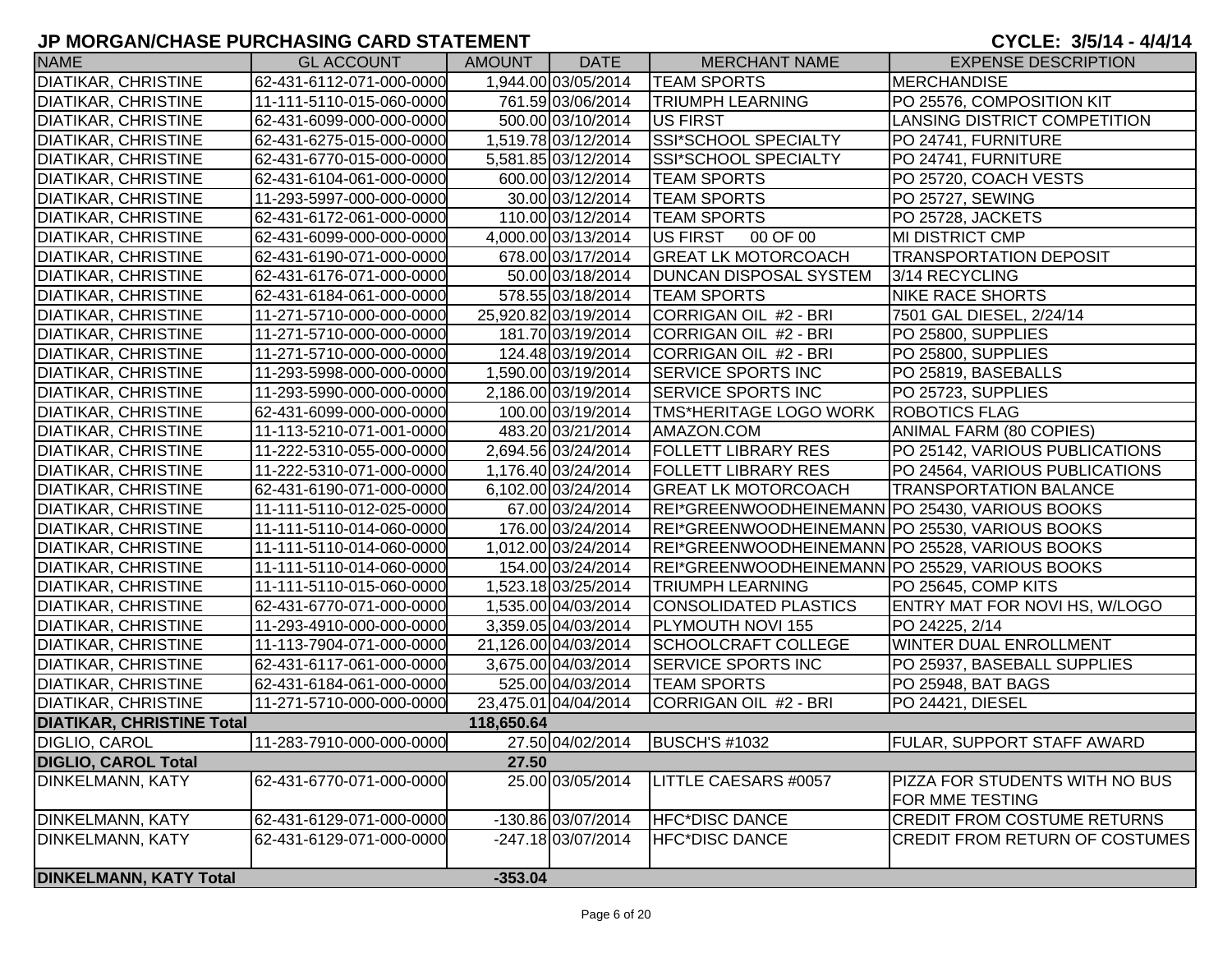| <b>NAME</b>                   | <b>GL ACCOUNT</b>        | <b>AMOUNT</b> | <b>DATE</b>         | <b>MERCHANT NAME</b>              | <b>EXPENSE DESCRIPTION</b>                         |
|-------------------------------|--------------------------|---------------|---------------------|-----------------------------------|----------------------------------------------------|
| DIXON, KAREN                  | 21-297-3220-000-000-0000 |               | 36.00 03/20/2014    | <b>NRA SERVSAFE</b>               | <b>FOOD SERVICE COOK KATHY</b>                     |
|                               |                          |               |                     |                                   | <b>CARROLL TOOK SERVSAFE TEST</b>                  |
| DIXON, KAREN                  | 21-297-5610-071-000-0000 |               | 21.18 03/27/2014    | PANERA BREAD #667                 | <b>BAKE GOODS FOR CATERING AT ESB</b>              |
|                               |                          |               |                     |                                   | 3/26/14                                            |
| <b>DIXON, KAREN Total</b>     |                          | 57.18         |                     |                                   |                                                    |
| DONOVAN, KATHRYN              | 11-283-5910-000-000-0000 |               | -39.64 03/07/2014   | STAPLS7114100689001001            | <b>RETURN OFFICE SUPPLIES</b>                      |
| DONOVAN, KATHRYN              | 11-283-5910-000-000-0000 |               | 74.03 03/24/2014    | STAPLS7115281727000001            | <b>OFFICE SUPPLIES</b>                             |
| <b>DONOVAN, KATHRYN Total</b> |                          | 34.39         |                     |                                   |                                                    |
| DRAGOO, MICHAEL               | 11-261-5910-000-000-0000 |               | 99.99 03/06/2014    | <b>STAPLES</b><br>00115659        | <b>IMTCE STAND PAD FOR MIKE'S OFFICE</b>           |
| DRAGOO, MICHAEL               | 11-261-3220-000-000-0610 |               | 300.00 03/10/2014   | <b>MSBO</b>                       | <b>MSBO CONFERENCE</b>                             |
| <b>DRAGOO, MICHAEL</b>        | 11-261-5730-000-000-0000 |               | 9,172.68 03/12/2014 | MICHIGAN CAT NOVI SERV            | <b>GRNDS FORD L-8000 REPAIRS</b>                   |
| <b>DRAGOO, MICHAEL</b>        | 11-261-4910-005-000-0000 |               | 99.00 03/13/2014    | APL*APPLEONLINESTOREUS            | <b>MTCE APPLECARE</b>                              |
| <b>DRAGOO, MICHAEL</b>        | 11-261-5992-071-000-0000 |               | 207.91 03/13/2014   | <b>WW GRAINGER</b>                | <b>HS POOL SUPPLIES</b>                            |
| <b>DRAGOO, MICHAEL</b>        | 11-261-5992-000-000-0000 |               | 91.27 03/14/2014    | <b>SHIFFLER EQUIPMENT SAL</b>     | <b>IMTCE FLAG HOLDERS FOR MAP RAIL</b>             |
| <b>DRAGOO, MICHAEL</b>        | 11-261-5992-060-000-0000 |               | 50.00 03/17/2014    | THE HOME DEPOT 2737               | <b>ITC DEPOSIT FOR PUMP RENTAL</b>                 |
| <b>DRAGOO, MICHAEL</b>        | 11-261-5992-060-000-0000 |               | 315.35 03/17/2014   | THE HOME DEPOT 2737               | <b>ITC PUMP &amp; HOSE FOR ITC FLOOD</b>           |
| <b>DRAGOO, MICHAEL</b>        | 11-261-5992-000-000-0000 |               | 90.87 03/17/2014    | <b>WW GRAINGER</b>                | <b>IMTCE STOCK FOR TECH</b>                        |
| <b>DRAGOO, MICHAEL</b>        | 11-261-5993-000-000-0000 |               | 8.793.00 03/20/2014 | <b>KELLEY &amp; SONS TRAILERS</b> | <b>GRNDS TRAILER</b>                               |
| <b>DRAGOO, MICHAEL</b>        | 11-261-5992-060-000-0000 |               | 50.00 03/20/2014    | <b>THE HOME DEPOT 2737</b>        | ITC PUMP & HOSES DEPOSIT                           |
| DRAGOO, MICHAEL               | 11-261-5992-000-000-0000 |               | 947.05 03/20/2014   | <b>WW GRAINGER</b>                | <b>IMTCE STOCK PUMP</b>                            |
| <b>DRAGOO, MICHAEL</b>        | 11-261-5992-065-000-0000 |               | 149.60 03/24/2014   | <b>REDFORD LOCK COMPANY I</b>     | <b>MS LOCKS</b>                                    |
| <b>DRAGOO, MICHAEL</b>        | 11-261-5992-060-000-0000 |               | 91.90 03/24/2014    | THE HOME DEPOT 2737               | <b>ITC PUMP &amp; HOSE FOR FLOOD</b>               |
| <b>DRAGOO, MICHAEL</b>        | 11-261-5992-000-000-0000 |               | 0.01 03/26/2014     | <b>REDFORD LOCK COMPANY I</b>     | <b>CREDIT CARD TEST</b>                            |
| <b>DRAGOO, MICHAEL</b>        | 11-261-5992-000-000-0000 |               | $-0.01$ 03/26/2014  | <b>REDFORD LOCK COMPANY I</b>     | <b>CREDIT CARD TEST REFUND</b>                     |
| <b>DRAGOO, MICHAEL</b>        | 11-261-4910-065-000-0000 |               | 195.00 03/27/2014   | NATIONAL TIME                     | <b>MS TAMPER SWITCH</b>                            |
| DRAGOO, MICHAEL               | 11-261-5992-060-000-0000 |               | 349.04 03/31/2014   | THE HOME DEPOT 2737               | <b>ITC FLOOD, TAX REFUND COMING</b>                |
| <b>DRAGOO, MICHAEL</b>        | 11-261-3220-000-000-0000 |               | 60.00 04/03/2014    | <b>MSBO</b>                       | <b>IMTCE FACILITIES CERTIFICATION</b>              |
| <b>DRAGOO, MICHAEL</b>        | 11-261-5991-000-000-0000 |               | 312.97 04/03/2014   | THE HOME DEPOT 2737               | <b>MTCE SAWZALL &amp; DRILL BITS</b>               |
| DRAGOO, MICHAEL               | 11-261-4910-005-000-0000 |               | 84.00 04/04/2014    | <b>REDFORD LOCK COMPANY I</b>     | <b>MTCE WAREHOUSE DOOR LOCK</b>                    |
| <b>DRAGOO, MICHAEL</b>        | 11-261-5992-060-000-0000 |               | $-20.64$ 04/04/2014 | THE HOME DEPOT 2737               | <b>ITC FLOOD, TAX REFUND</b>                       |
| <b>DRAGOO, MICHAEL Total</b>  |                          | 21,438.99     |                     |                                   |                                                    |
| <b>EASON, CHRISTINE</b>       | 11-351-5110-000-953-0000 |               | 20.66 03/05/2014    | MEIJER INC #122<br>Q01            | ROOM ORGANIZING SUPPLIES; 1<br><b>TOTE, LABELS</b> |
| <b>EASON, CHRISTINE</b>       | 11-351-5110-000-953-0000 |               | 10.49 03/14/2014    | <b>STAPLES</b><br>00115659        | TEACHER SUPPLIES; POSTER BOARD                     |
| <b>EASON, CHRISTINE Total</b> |                          | 31.15         |                     |                                   |                                                    |
| <b>FALLONE, MARIA</b>         | 11-111-5110-014-060-0000 |               | 99.65 03/07/2014    | <b>MARSHALL CAVENDISH COR</b>     | <b>PROBLEM SOLVING BOOKS</b>                       |
| <b>FALLONE, MARIA</b>         | 11-111-5110-014-010-0000 |               | 177.49 03/12/2014   | SSI*SCHOOL SPECIALTY              | <b>ART MATERIALS SUPPLIES</b>                      |
| <b>FALLONE, MARIA</b>         | 11-111-5110-014-010-0000 |               | 1,773.33 03/13/2014 | <b>DBC*BLICK ART MATERIAL</b>     | ART MATERIALS, (TAX HAS BEEN<br><b>REFUNDED</b> )  |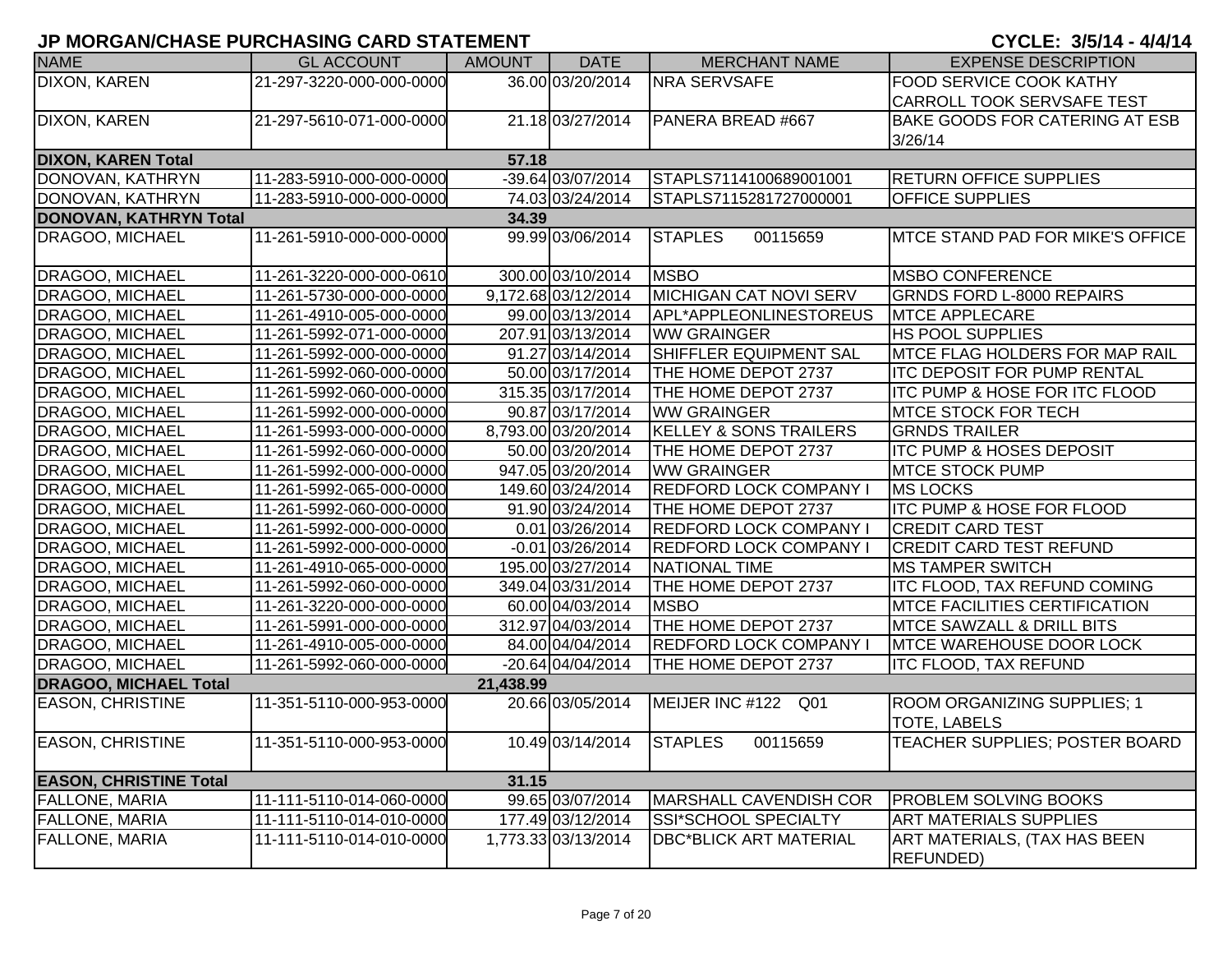| <b>NAME</b>                 | <b>GL ACCOUNT</b>        | <b>AMOUNT</b> | <b>DATE</b>          | <b>MERCHANT NAME</b>                         | <b>EXPENSE DESCRIPTION</b>            |
|-----------------------------|--------------------------|---------------|----------------------|----------------------------------------------|---------------------------------------|
| <b>FALLONE, MARIA</b>       | 11-252-7912-000-000-0000 |               | 95.27 03/17/2014     |                                              | <b>ITEM WAS RETURNED TO</b>           |
|                             |                          |               |                      |                                              | WALMART/ACCOUNT WAS CREDITED          |
|                             |                          |               |                      |                                              | <b>TW</b>                             |
| <b>FALLONE, MARIA</b>       | 11-111-5110-014-060-0000 |               | 28.56 03/21/2014     | AMAZON.COM                                   | ROBUST VOCABULARY INSTRUCTION         |
| <b>FALLONE, MARIA</b>       | 62-431-6275-014-000-0000 |               | 1,900.00 03/21/2014  | FCC*FRANKLINCVYSEMINAR                       | LEADER IN ME LIGHTHOUSE TEAM          |
|                             |                          |               |                      |                                              | <b>TRAINING INVOICE B00487</b>        |
| <b>FALLONE, MARIA</b>       | 11-111-5110-014-099-0000 |               | 92.19 03/24/2014     | <b>DEMCO INC</b>                             | <b>BOOK PLATES AND LABELS FOR</b>     |
|                             |                          |               |                      |                                              | MEDIA CENTER BOOK DONATIO             |
| <b>FALLONE, MARIA</b>       | 11-111-5110-014-010-0000 |               | 20.97 03/31/2014     | <b>DBC*BLICK ART MATERIAL</b>                | ART SUPPLIES (TAX HAS BEEN            |
|                             |                          |               |                      |                                              | <b>REFUNDED)</b>                      |
| <b>FALLONE, MARIA</b>       | 62-431-6275-014-000-0000 |               | 210.50 03/31/2014    | PRINTNOLOGY, INC. RETA                       | PARKVIEW SHIRTS FOR VOLUNTEERS        |
|                             |                          |               |                      |                                              |                                       |
| <b>FALLONE, MARIA</b>       | 11-111-5110-014-010-0000 |               | $-101.61$ 04/01/2014 | <b>DBC*BLICK ART MATERIAL</b>                | TAX REFUNDED, FOR ORDERS              |
|                             |                          |               |                      |                                              | #12647924 AND #12647924               |
| <b>FALLONE, MARIA</b>       | 62-431-6275-014-000-0000 |               | 237.44 04/02/2014    | PRINTNOLOGY, INC.                            | PARKVIEW SHIRTS FOR THE BOSCH         |
|                             |                          |               |                      |                                              | <b>TEAM</b>                           |
| <b>FALLONE, MARIA</b>       | 62-431-6275-014-000-0000 |               | 113.58 04/03/2014    | <b>AMAZON MKTPLACE PMTS</b>                  | <b>WEBCAM USB CORD FLASH DRIVES</b>   |
| <b>FALLONE, MARIA</b>       | 62-431-6275-014-000-0000 |               | 21.03 04/03/2014     | AMAZON.COM                                   | <b>TRIOD FOR WEBCAM</b>               |
| <b>FALLONE, MARIA Total</b> |                          | 4,668.40      |                      |                                              |                                       |
| <b>FULAR, JAMES</b>         | 11-261-5993-000-000-0000 |               | 795.90 03/07/2014    | <b>BEACON ATHLETICS</b>                      | <b>GRNDS LINE CHALKER</b>             |
| <b>FULAR, JAMES</b>         | 11-261-5993-015-000-0000 |               | 21.78 03/10/2014     | <b>WEINGARTZ SUPPLY.</b>                     | DF SNOW THROWER PARTS                 |
| <b>FULAR, JAMES</b>         | 11-261-5993-065-000-0000 |               | 9.48 03/13/2014      | THE HOME DEPOT 2737                          | <b>MS TRACTOR</b>                     |
| <b>FULAR, JAMES</b>         | 11-261-5992-000-000-0000 |               | 12.97 03/13/2014     | THE HOME DEPOT 2737                          | <b>MTCE GLOVES</b>                    |
| <b>FULAR, JAMES</b>         | 11-261-5993-071-000-0000 |               | 21.36 03/19/2014     | MARKS OUTDOOR POWER EQ HS SNOW THROWER PARTS |                                       |
| <b>FULAR, JAMES</b>         | 11-261-4910-000-000-0000 |               | 281.97 03/21/2014    | <b>BADER AND SONS CO.</b>                    | <b>GRNDS GATOR SERVICE</b>            |
| <b>FULAR, JAMES</b>         | 11-261-5993-065-000-0000 |               | 135.00 03/27/2014    | <b>GREEN OAK TIRE</b>                        | <b>GRNDS MS TRACTOR TIRE REPAIR</b>   |
| <b>FULAR, JAMES</b>         | 11-261-5993-000-000-0000 |               | 211.96 03/27/2014    | <b>J THOMAS DISTRIBUTORS</b>                 | <b>GRNDS EQUIPMENT PARTS</b>          |
| <b>FULAR, JAMES</b>         | 11-261-4910-071-000-0000 |               | 626.78 04/01/2014    | <b>BADER AND SONS CO.</b>                    | <b>HS GATOR REPAIR</b>                |
| <b>FULAR, JAMES</b>         | 11-261-5992-065-000-0000 |               | 119.80 04/03/2014    | <b>COUGAR SALES &amp; RENTAL</b>             | MS POTHOLE REPAIR MAIN DRIVE          |
| <b>FULAR, JAMES</b>         | 11-261-5993-000-000-0000 |               | 158.88 04/03/2014    | JOHN DEERE LANDSCAPES0                       | <b>GRNDS MARKING LAYOUT PAINT FOR</b> |
|                             |                          |               |                      |                                              | <b>ATHLETIC FIELDS</b>                |
| <b>FULAR, JAMES</b>         | 11-261-5993-000-000-0000 |               | 5.74 04/04/2014      | MARKS OUTDOOR POWER EQ GRNDS BED EDGER PARTS |                                       |
| <b>FULAR, JAMES Total</b>   |                          | 2,401.62      |                      |                                              |                                       |
| <b>FURLOW, SETH</b>         | 11-113-5110-071-414-0000 |               | 178.00 03/12/2014    | <b>BIO RAD*</b>                              | DNA FINGERPRINTING/BIOTECH LABS       |
| <b>FURLOW, SETH</b>         | 11-113-5110-071-414-0000 |               | 89.53 03/12/2014     | <b>FLINN SCIENTIFIC, I</b>                   | <b>IB CHEMISTRY CRUCIBLE LIDS</b>     |
| <b>FURLOW, SETH</b>         | 62-431-6097-020-000-0000 |               | 81.07 03/21/2014     | KROGER #671                                  | <b>COMMUNICATION CAMP PANCAKE</b>     |
|                             |                          |               |                      |                                              | <b>BREAKFAST</b>                      |
| <b>FURLOW, SETH</b>         | 11-113-5110-071-065-0000 |               | 121.41 03/24/2014    | <b>FLINN SCIENTIFIC, I</b>                   | <b>ACID BASE LABS</b>                 |
| <b>FURLOW, SETH</b>         | 62-431-6097-020-000-0000 |               | 19.32 03/24/2014     | MEIJER INC #032 Q01                          | <b>COMMUNICATION CAMP PANCAKE</b>     |
|                             |                          |               |                      |                                              | <b>BREAKFAST</b>                      |
| <b>FURLOW, SETH</b>         | 11-113-5110-071-065-0000 |               | 58.72 04/04/2014     | <b>FLINN SCIENTIFIC, I</b>                   | <b>BACTERIA SAMPLES FOR HOSA</b>      |
| <b>FURLOW, SETH Total</b>   |                          | 548.05        |                      |                                              |                                       |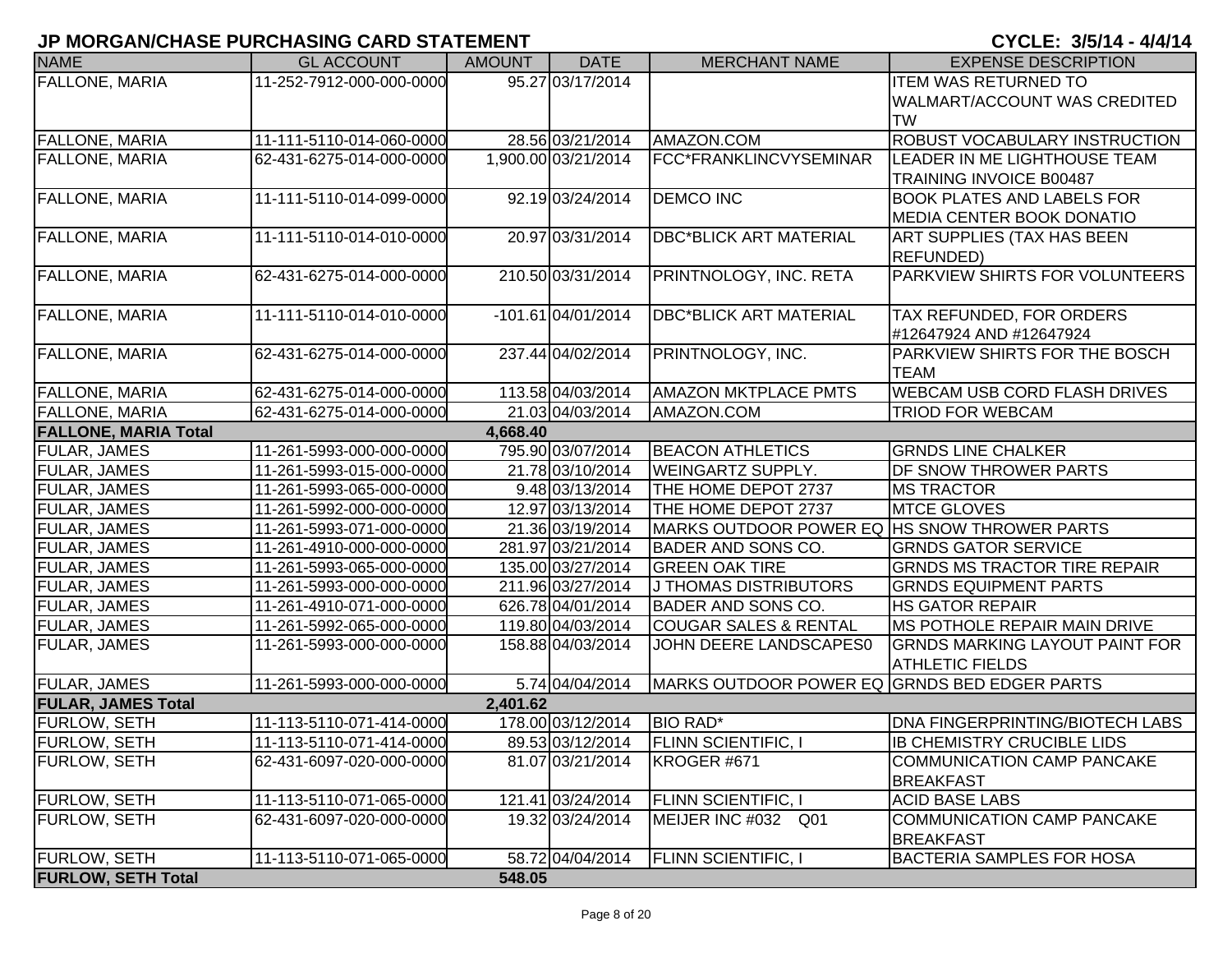| <b>NAME</b>                                    | <b>GL ACCOUNT</b>        | <b>AMOUNT</b> | <b>DATE</b>         | <b>MERCHANT NAME</b>              | <b>EXPENSE DESCRIPTION</b>          |
|------------------------------------------------|--------------------------|---------------|---------------------|-----------------------------------|-------------------------------------|
| <b>GIRARDOT, SCOTT</b>                         | 11-261-5992-055-000-0000 |               | 256.87 03/07/2014   | <b>WW GRAINGER</b>                | NM5 5TH GRADE BOILER #1             |
| <b>GIRARDOT, SCOTT</b>                         | 11-261-5992-000-000-0000 |               | 108.90 03/14/2014   | <b>WW GRAINGER</b>                | <b>MTCE TOOL</b>                    |
| <b>GIRARDOT, SCOTT</b>                         | 11-261-5992-071-000-0000 |               | 209.54 04/02/2014   | DOWNRIVER REFRIG SUP C            | HS CF2 LIMIT SWITCH, OIL            |
| <b>GIRARDOT, SCOTT Total</b>                   |                          | 575.31        |                     |                                   |                                     |
| GONZALEZ-SHEERAN, MAR(11-112-5110-065-065-0000 |                          |               | 11.08 03/14/2014    | KROGER #632                       | <b>EXPERIMENT AND CLASSROOM</b>     |
|                                                |                          |               |                     |                                   | <b>SUPPLIES: CLOVES AND HIGHLI</b>  |
| GONZALEZ-SHEERAN, MAR(62-431-6257-065-000-0000 |                          |               | 50.68 04/02/2014    | SAMSCLUB #6657                    | <b>RED RIBBON WEEK ACTIVITIES -</b> |
|                                                |                          |               |                     |                                   | <b>TREAT FOR STUDENTS</b>           |
| <b>GONZALEZ-SHEERAN, MARGARET Total</b>        |                          | 61.76         |                     |                                   |                                     |
| <b>GORDON, BRIAN</b>                           | 11-293-7410-000-000-0000 |               | 700.00 03/06/2014   | <b>MID AMERICAN STUDIO</b>        | <b>DEPOSIT FOR POM CAMP</b>         |
| <b>GORDON, BRIAN</b>                           | 62-431-6104-061-000-0000 |               | 10.35 03/06/2014    | <b>SOUTH LYON HOTEL</b>           | LUNCH AT KLAA MIDDLE SCHOOL         |
|                                                |                          |               |                     |                                   | <b>MEETING</b>                      |
| <b>GORDON, BRIAN</b>                           | 62-431-6104-061-000-0000 |               | 15.13 03/10/2014    | <b>CJS BREWING COMPANY</b>        | LUNCH AT HS KLAA MEETING            |
| <b>GORDON, BRIAN</b>                           | 62-431-6104-061-000-0000 |               | 186.02 03/10/2014   | <b>HILTON GARDEN INN</b>          | <b>ROOM AT HOCKEY STATE FINALS</b>  |
| <b>GORDON, BRIAN</b>                           | 11-293-5910-000-000-0000 |               | 562.96 03/14/2014   | BEST BUY MHT 00004176             | <b>VIDEO EQUIPMENT FOR</b>          |
|                                                |                          |               |                     |                                   | <b>PRESENTATIONS</b>                |
| <b>GORDON, BRIAN</b>                           | 62-431-6104-061-000-0000 |               | 22.10 03/17/2014    | <b>CEDAR RUSTIC INN</b>           | <b>DINNER AT MIAAA</b>              |
| <b>GORDON, BRIAN</b>                           | 62-431-6104-061-000-0000 |               | 16.00 03/17/2014    | <b>GRAND TRAV RSRT FOOD/B</b>     | <b>MEAL AT MIAAA</b>                |
| <b>GORDON, BRIAN</b>                           | 62-431-6104-061-000-0000 |               | 29.33 03/17/2014    | <b>GRAND TRAV RSRT FOOD/B</b>     | <b>MEALS AT MIAAA</b>               |
| <b>GORDON, BRIAN</b>                           | 62-431-6104-061-000-0000 |               | 46.98 03/17/2014    | <b>RED MESA GRILL-TRAV CI</b>     | DINNER AT CONFERENCE. MIAAA         |
| <b>GORDON, BRIAN</b>                           | 62-431-6104-061-000-0000 |               | 16.00 03/18/2014    | <b>GRAND TRAV RSRT FOOD/B</b>     | <b>MEAL AT MIAAA</b>                |
| <b>GORDON, BRIAN</b>                           | 62-431-6104-061-000-0000 |               | 35.90 03/18/2014    | NORTH PEAK BREWING COM            | <b>MEAL AT MIAAA</b>                |
| <b>GORDON, BRIAN</b>                           | 62-431-6104-061-000-0000 |               | 16.23 03/18/2014    | <b>RUBY TUESDAY #7045</b>         | <b>MEAL AT MIAAA</b>                |
| <b>GORDON, BRIAN</b>                           | 62-431-6104-061-000-0000 |               | 45.75 03/20/2014    | <b>GRAND TRAV RESORT &amp; SP</b> | <b>MIAAA CONFERENCE</b>             |
| <b>GORDON, BRIAN</b>                           | 62-431-6103-061-000-0000 |               | 479.98 03/24/2014   | <b>BEST BUY</b><br>00009498       | <b>IPAD FOR SOFTBALL PROGRAM</b>    |
| <b>GORDON, BRIAN</b>                           | 62-431-6104-061-000-0000 |               | -399.99 03/24/2014  | <b>BEST BUY</b><br>00009498       | <b>CREDIT FOR RETURN OF UNUSED</b>  |
|                                                |                          |               |                     |                                   | <b>EQUIPMENT</b>                    |
| <b>GORDON, BRIAN Total</b>                     |                          | 1,782.74      |                     |                                   |                                     |
| <b>GRAHAM, KATHY</b>                           | 62-431-6209-071-000-0000 |               | 2,425.00 03/28/2014 | <b>CHAIR COVERS &amp; LINENS</b>  | <b>CLASS OF 2015 DEPOSIT FOR</b>    |
|                                                |                          |               |                     |                                   | <b>DECORATIONS</b>                  |
| <b>GRAHAM, KATHY</b>                           | 11-249-5999-071-000-0000 |               | 44.04 03/31/2014    | <b>OFFICE MAX</b>                 | <b>HONORS CERTIFICATE SEALS</b>     |
| <b>GRAHAM, KATHY</b>                           | 62-431-6275-071-000-0000 |               | 45.00 03/31/2014    | SAMSCLUB #8291                    | <b>MEMBERSHIP FOR KATHY GRAHAM</b>  |
| <b>GRAHAM, KATHY</b>                           | 62-431-6275-071-000-0000 |               | 180.08 03/31/2014   | SAMSCLUB #8291                    | <b>REFRESHMENTS FOR PARENT</b>      |
|                                                |                          |               |                     |                                   | <b>TEACHER CONFERENCES</b>          |
| <b>GRAHAM, KATHY</b>                           | 62-431-6277-071-000-0000 |               | 157.52 03/31/2014   | SAMSCLUB #8291                    | MSU INTERN PROGRAM - BALANCE OF     |
|                                                |                          |               |                     |                                   | <b>FUNDS</b>                        |
| <b>GRAHAM, KATHY</b>                           | 11-241-5910-071-000-0000 |               | 30.16 03/31/2014    | STAPLS7115561749000001            | OFFICE SUPPLIES FOR NICOLE          |
| <b>GRAHAM, KATHY</b>                           | 62-431-6130-071-000-0000 |               | -216.00 03/31/2014  | THE HENRY FORD                    | FIELD TRIP - US HISTORY - CREDIT    |
|                                                |                          |               |                     |                                   | <b>FOR STUDENT COUNT</b>            |
| <b>GRAHAM, KATHY</b>                           | 62-431-6130-071-000-0000 |               | 2,112.00 03/31/2014 | THE HENRY FORD                    | <b>FIELD TRIP - US HISTORY</b>      |
| <b>GRAHAM, KATHY</b>                           | 62-431-6770-071-000-0000 |               | 165.20 04/02/2014   | FEDEXOFFICE 00004754              | COPIES FOR LOCAL SCHOLARSHIP        |
|                                                |                          |               |                     |                                   | <b>NIGHT</b>                        |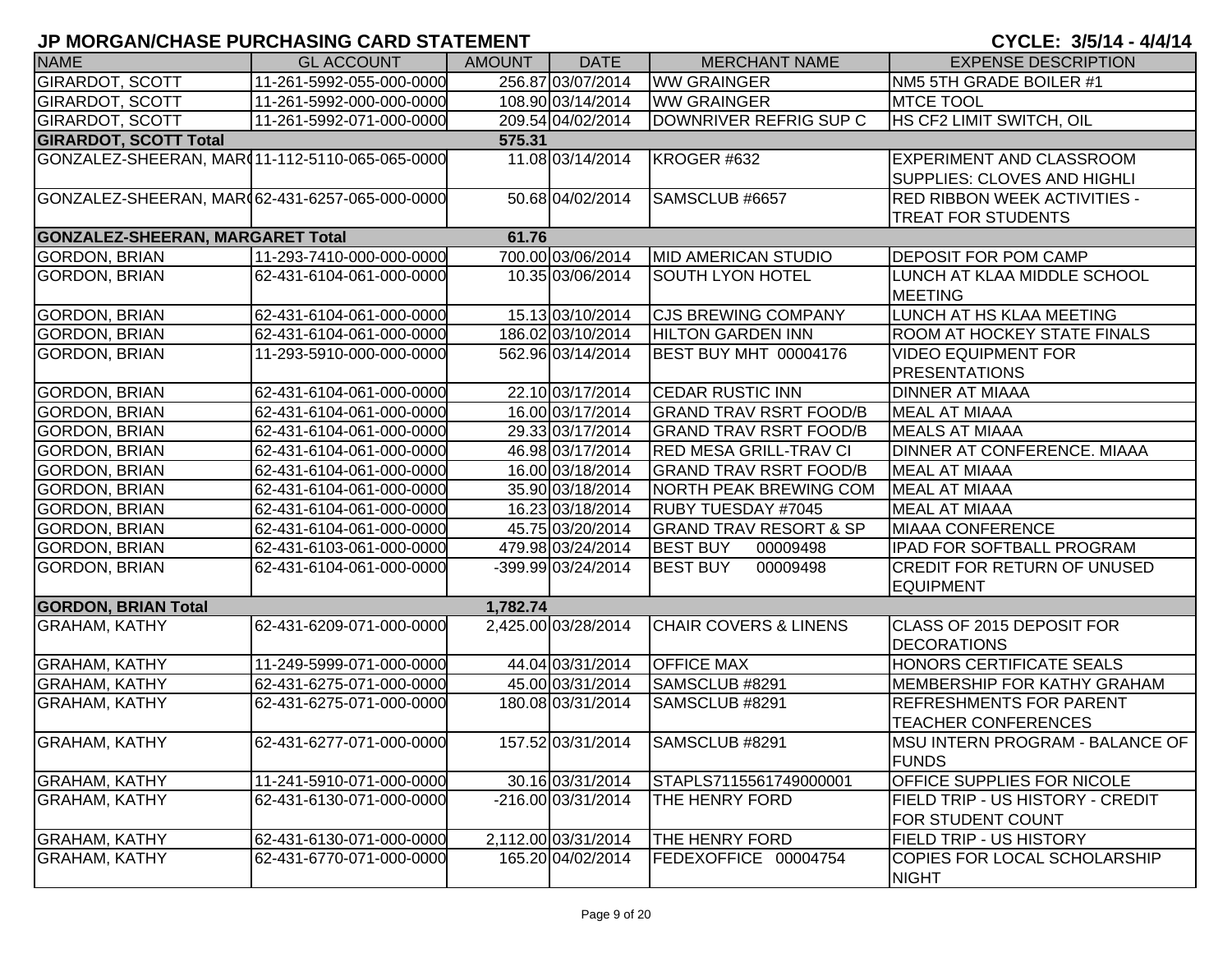| <b>NAME</b>                    | <b>GL ACCOUNT</b>        | <b>AMOUNT</b> | <b>DATE</b>       | <b>MERCHANT NAME</b>              | <b>EXPENSE DESCRIPTION</b>             |
|--------------------------------|--------------------------|---------------|-------------------|-----------------------------------|----------------------------------------|
| <b>GRAHAM, KATHY</b>           | 62-431-6208-071-000-0000 |               | 125.00 04/02/2014 | <b>PARKS &amp; RECREATION ONL</b> | <b>PARK SHELTER RESERVATION FOR</b>    |
|                                |                          |               |                   |                                   | CLASS OF 2014                          |
| <b>GRAHAM, KATHY</b>           | 11-241-5910-071-000-0000 |               | 12.87 04/02/2014  | <b>STAPLES</b><br>00115659        | OFFICE SUPPLIES FOR CHARLES            |
| <b>GRAHAM, KATHY</b>           | 62-431-6275-071-000-0000 |               | 47.95 04/02/2014  | <b>TLF DONNA AND LARRYS F</b>     | <b>FLOWERS FOR THE BIRTH OF ALAINA</b> |
|                                |                          |               |                   |                                   | <b>BROWN'S BABIES</b>                  |
| <b>GRAHAM, KATHY</b>           | 62-431-6275-071-000-0000 |               | 64.95 04/02/2014  | <b>TLF DONNA AND LARRYS F</b>     | <b>FLOWERS FOR BILL MCCORDS</b>        |
|                                |                          |               |                   |                                   | <b>MOTHER</b>                          |
| <b>GRAHAM, KATHY</b>           | 11-249-5999-071-000-0000 |               | 139.46 04/03/2014 | <b>OFFICE MAX</b>                 | HONORS CERTIFICATE SEALS               |
| <b>GRAHAM, KATHY</b>           | 11-113-5110-071-055-0000 |               | 172.50 04/03/2014 | <b>PHYSICAL EDUCATION EQU</b>     | <b>RING SLIDES FOR POLES</b>           |
| <b>GRAHAM, KATHY</b>           | 62-431-6275-071-000-0000 |               | 49.90 04/03/2014  | <b>TLF DONNA AND LARRYS F</b>     | <b>BIRTH OF NINA VANHOOSER BABIES</b>  |
| <b>GRAHAM, KATHY Total</b>     |                          | 5,555.63      |                   |                                   |                                        |
| HANSEN, ANN                    | 11-118-3220-000-951-0000 |               | 198.00 03/19/2014 | <b>APPELBAUM TRAINING INS</b>     | <b>TRAINING HOURS FOR PRESCHOOL</b>    |
|                                |                          |               |                   |                                   | <b>STAFF</b>                           |
| <b>HANSEN, ANN Total</b>       |                          | 198.00        |                   |                                   |                                        |
| HARRIS, CHRISTINE              | 62-431-6355-031-000-0000 |               | 27.56 03/10/2014  | TEACHERS STORE LIVONIA            | <b>PROJECT SUPPLIES AND CLASSROOM</b>  |
|                                |                          |               |                   |                                   | <b>DISPLAYS</b>                        |
| <b>HARRIS, CHRISTINE</b>       | 62-431-6355-031-000-0000 |               | 20.62 03/31/2014  | MICHAELS STORES 3744              | <b>CRAFT/PROJECT SUPPLIES</b>          |
| <b>HARRIS, CHRISTINE Total</b> |                          | 48.18         |                   |                                   |                                        |
| HARVEY, JENNIFER               | 11-113-5110-071-414-0000 |               | 133.52 03/28/2014 | <b>DBC*BLICK ART MATERIAL</b>     | <b>IB ART SUPPLIES</b>                 |
| <b>HARVEY, JENNIFER Total</b>  |                          | 133.52        |                   |                                   |                                        |
| HAYNES, DEBORAH                | 11-351-5110-000-953-0000 |               | 32.64 03/21/2014  | MICHAELS STORES 3744              | <b>TEACHING SUPPLIES</b>               |
| <b>HAYNES, DEBORAH Total</b>   |                          | 32.64         |                   |                                   |                                        |
| <b>HENDERSON, BETH</b>         | 11-293-5910-000-000-0000 |               | 478.56 03/10/2014 | STAPLS7114500217000001            | <b>OFFICE SUPPLIES FOR HS</b>          |
|                                |                          |               |                   |                                   | <b>ATHLETICS/TERESA BROWNE</b>         |
| <b>HENDERSON, BETH</b>         | 11-293-5910-000-000-0000 |               | 6.69 03/10/2014   | STAPLS7114500217000002            | <b>OFFICE SUPPLIES FOR HS</b>          |
|                                |                          |               |                   |                                   | <b>ATHLETICS/TERESA BROWNE</b>         |
| HENDERSON, BETH                | 11-113-5110-071-079-0000 |               | 564.50 03/11/2014 | <b>PRINT &amp; MARKETING SOLU</b> | HS ENVELOPES, K MILLER                 |
| HENDERSON, BETH                | 11-241-5910-065-000-0000 |               | 286.00 03/11/2014 | <b>PRINT &amp; MARKETING SOLU</b> | <b>MS ENVELOPES, M ABRAHAM</b>         |
| HENDERSON, BETH                | 11-111-5110-055-025-0000 |               | 306.00 03/11/2014 | <b>PRINT &amp; MARKETING SOLU</b> | NM ENVELOPES, S BRASIL                 |
| HENDERSON, BETH                | 11-111-5110-013-025-0000 |               | 179.60 03/11/2014 | <b>PRINT &amp; MARKETING SOLU</b> | <b>NW ENVELOPES, S RODRIGUEZ</b>       |
| HENDERSON, BETH                | 11-222-5990-012-000-0000 |               | 86.50 03/11/2014  | <b>PRINT &amp; MARKETING SOLU</b> | OH ENVELOPES, M BURRIS                 |
| <b>HENDERSON, BETH</b>         | 11-111-5110-014-025-0000 |               | 208.70 03/11/2014 | <b>PRINT &amp; MARKETING SOLU</b> | <b>PV ENVELOPES, M FALLONE</b>         |
| HENDERSON, BETH                | 11-241-5910-011-000-0000 |               | 31.60 03/11/2014  | <b>PRINT &amp; MARKETING SOLU</b> | VO ENVELOPES, P KORTLANDT              |
| HENDERSON, BETH                | 21-297-5910-000-000-0000 |               | 32.23 03/11/2014  | PRINT & MARKETING SOLU            | FS ENVELOPES, K DIXON                  |
| <b>HENDERSON, BETH</b>         | 11-232-5910-000-000-0000 |               | 164.60 03/11/2014 | <b>PRINT &amp; MARKETING SOLU</b> | <b>DISTRICT ENVELOPES, A VAUGHN</b>    |
| <b>HENDERSON, BETH</b>         | 11-311-5990-000-000-0000 |               | 26.60 03/11/2014  | <b>PRINT &amp; MARKETING SOLU</b> | COM ED ENVELOPES, T VUICHARD           |
| <b>HENDERSON, BETH</b>         | 11-113-5110-071-414-0000 |               | 239.62 04/04/2014 | SSI*SCHOOL SPECIALTY              | <b>ART/CLASSROOM SUPPLIES FOR</b>      |
|                                |                          |               |                   |                                   | JENNIFER HARVEY AT THE HS              |
| <b>HENDERSON, BETH Total</b>   |                          | 2,611.20      |                   |                                   |                                        |
| HOLLY, SHEILA                  | 11-371-4910-000-276-7664 |               | 225.00 03/05/2014 | <b>BUREAU OF EDU &amp; RESEAR</b> | TITLE IIA CATHOLIC CENTRAL,            |
|                                |                          |               |                   |                                   | <b>WORKING EFFECTIVELY WITH</b>        |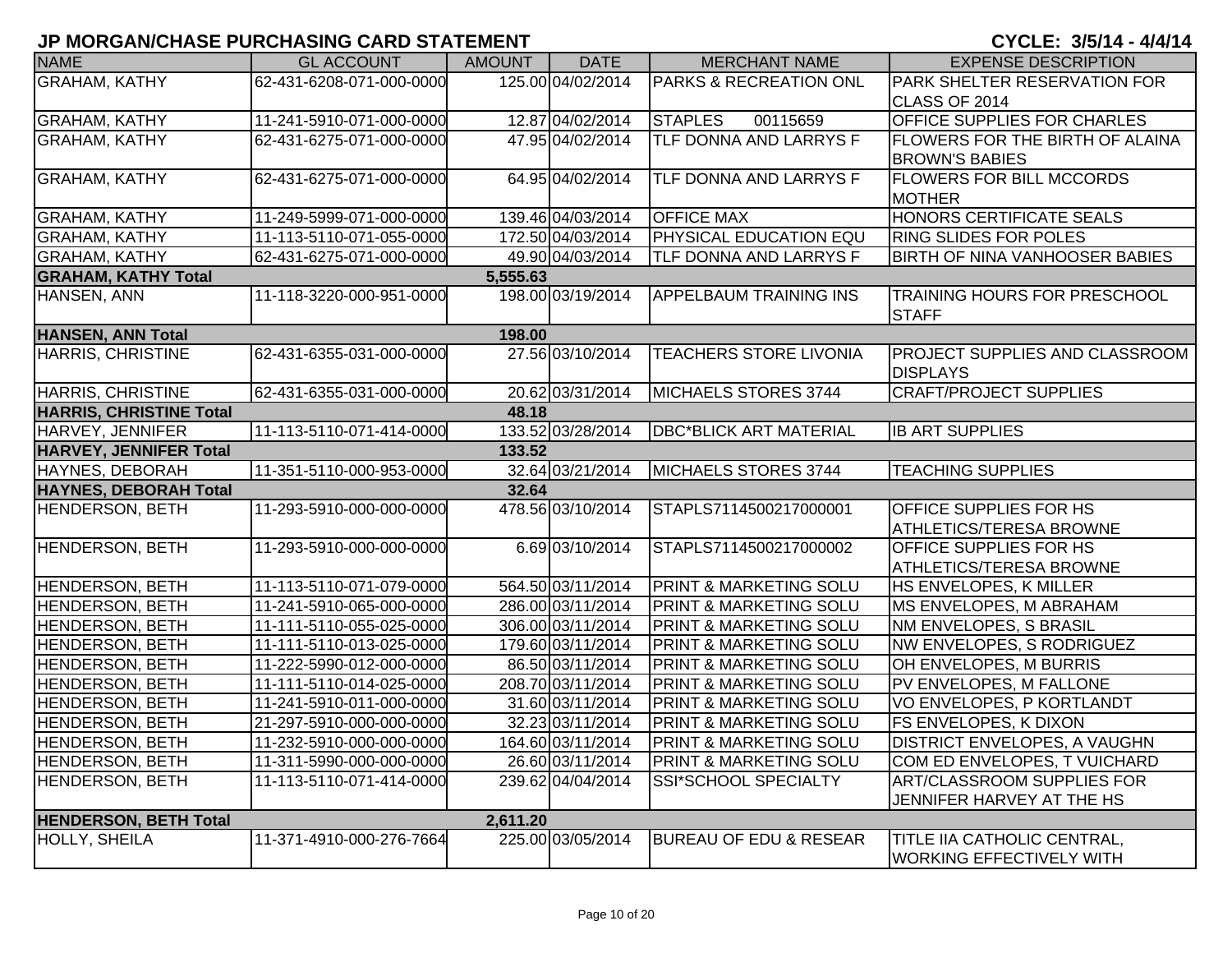| <b>NAME</b>          | <b>GL ACCOUNT</b>        | <b>AMOUNT</b> | <b>DATE</b>         | <b>MERCHANT NAME</b>         | <b>EXPENSE DESCRIPTION</b>           |
|----------------------|--------------------------|---------------|---------------------|------------------------------|--------------------------------------|
| <b>HOLLY, SHEILA</b> | 11-125-5110-011-000-6014 |               | 571.31 03/06/2014   | <b>CDW GOVERNMENT</b>        | TITLE I, VO, LENOVO MINI COMPUTER    |
|                      |                          |               |                     |                              | <b>WITH WIRELESS</b>                 |
| <b>HOLLY, SHEILA</b> | 11-111-5110-012-000-6014 |               | 571.31 03/06/2014   | <b>CDW GOVERNMENT</b>        | TITLE I, OH, LENOVO MINI COMPUTER    |
|                      |                          |               |                     |                              | <b>WITH WIRELESS</b>                 |
| <b>HOLLY, SHEILA</b> | 11-221-3220-000-411-0000 |               | 70.00 03/06/2014    | <b>MPAAA</b>                 | <b>EDUCATIONAL DATA AND ITS USES</b> |
|                      |                          |               |                     |                              | <b>WORKSHOP, SHEILA HOLLY</b>        |
| <b>HOLLY, SHEILA</b> | 11-221-3220-000-411-0000 |               | 70.00 03/06/2014    | <b>MPAAA</b>                 | <b>EDUCATIONAL DATA AND ITS USES</b> |
|                      |                          |               |                     |                              | <b>WORKSHOP, JANET GRUBER</b>        |
| HOLLY, SHEILA        | 11-112-5110-065-411-0000 |               | 440.00 03/07/2014   | <b>HAWTHORNE EDUCATIONAL</b> | <b>PRE-REFERRAL INTERVNETION</b>     |
|                      |                          |               |                     |                              | MANUAL, 4TH EDITION, DARBY           |
| HOLLY, SHEILA        | 11-112-5110-065-411-0000 |               | 129.80 03/11/2014   | AMAZON.COM                   | CAL SUMMIT SUPPLIES, READICIDE       |
|                      |                          |               |                     |                              | <b>BOOKS</b>                         |
| HOLLY, SHEILA        | 11-112-5110-065-411-0000 |               | 519.20 03/11/2014   | AMAZON.COM                   | CAL SUMMIT SUPPLIES, READICIDE       |
|                      |                          |               |                     |                              | <b>BOOKS</b>                         |
| <b>HOLLY, SHEILA</b> | 11-113-5110-071-414-0000 |               | 22.60 03/12/2014    | AMAZON.COM                   | IB HISTORY BOOK, INTERWAR YEARS:     |
|                      |                          |               |                     |                              | <b>CONFLICT AND COOPER</b>           |
| <b>HOLLY, SHEILA</b> | 11-125-5110-011-000-6014 |               | 3,206.00 03/12/2014 | <b>CDW GOVERNMENT</b>        | TITLE I, VO, 14 QUANTITY ASUS NEXUS  |
|                      |                          |               |                     |                              | <b>7 TABLET KIT</b>                  |
| HOLLY, SHEILA        | 11-221-5990-000-411-0000 |               | 20.37 03/12/2014    | <b>STAPLES</b><br>00115659   | <b>NILT SUPPLIES</b>                 |
| HOLLY, SHEILA        | 11-111-5110-012-000-6014 |               | 600.00 03/17/2014   | <b>CDW GOVERNMENT</b>        | TITLE I, VO, 10 QUANTITY ACADEMIC    |
|                      |                          |               |                     |                              | <b>GOOGLE ANDROID</b>                |
| <b>HOLLY, SHEILA</b> | 11-125-5110-011-000-6014 |               | 840.00 03/17/2014   | <b>CDW GOVERNMENT</b>        | TITLE I, VO, 14 QUANTITY ACADEMIC    |
|                      |                          |               |                     |                              | <b>GOOGLE ANDROID</b>                |
| HOLLY, SHEILA        | 11-221-5990-000-411-0000 |               | 365.00 03/17/2014   | PAYPAL *WORLDTRUSTE          | SOCIAL JUSTICE DVD, MIRRORS OR       |
|                      |                          |               |                     |                              | PRIVILEDGE                           |
| <b>HOLLY, SHEILA</b> | 11-111-5110-012-000-6014 |               | 2,290.00 03/19/2014 | <b>CDW GOVERNMENT</b>        | TITLE I, OH, ASUS NEXUS 7 TABLET KIT |
|                      |                          |               |                     |                              |                                      |
| <b>HOLLY, SHEILA</b> | 11-221-3220-000-411-0000 |               | 129.00 03/20/2014   | <b>MSBO</b>                  | CALLED MSBO, WAITIN FOR              |
|                      |                          |               |                     |                              | <b>RESPONSE</b>                      |
| HOLLY, SHEILA        | 11-113-5110-071-414-0000 |               | 32.20 03/21/2014    | AMAZON.COM                   | IB HISTORY BOOKS, THE COLD WAR       |
|                      |                          |               |                     |                              | AND NATIONISM IN EURO                |
| <b>HOLLY, SHEILA</b> | 11-125-5110-011-000-6014 |               | 369.60 03/21/2014   | <b>CAPSTONE PUBLISHERS</b>   | TITLE I, VO, 2 SETS OF REGIONS OF    |
|                      |                          |               |                     |                              | THE USA BOOKS                        |
| HOLLY, SHEILA        | 11-125-5110-011-000-6014 |               | 23.55 03/24/2014    | AMAZON.COM                   | TITLE I, VO, BEDTIME MATH BOOKS      |
| HOLLY, SHEILA        | 11-125-5110-011-000-6014 |               | 4,886.00 03/24/2014 | <b>CDW GOVERNMENT</b>        | TITLE I, VO, 14 QUANTITY LENOVO      |
|                      |                          |               |                     |                              | <b>CHROMEBOOKS</b>                   |
| <b>HOLLY, SHEILA</b> | 11-111-5110-012-000-6014 |               | 3,490.00 03/24/2014 | <b>CDW GOVERNMENT</b>        | TITLE I, OH, 10 QUANTITY LENOVO      |
|                      |                          |               |                     |                              | <b>CHROMEBOOKS</b>                   |
| <b>HOLLY, SHEILA</b> | 11-125-5110-011-000-6014 |               | 304.80 03/27/2014   | AMAZON.COM                   | TITLE I, VO, 30 QUANTITY MINDSET:    |
|                      |                          |               |                     |                              | THE NEW PSYCHOLOGY                   |
| HOLLY, SHEILA        | 11-125-5110-011-000-6014 |               | 153.90 03/27/2014   | AMAZON.COM                   | TITLE I, VO, 15 QUANTITY MINDSET:    |
|                      |                          |               |                     |                              | THE NEW PSYCHOLOGY                   |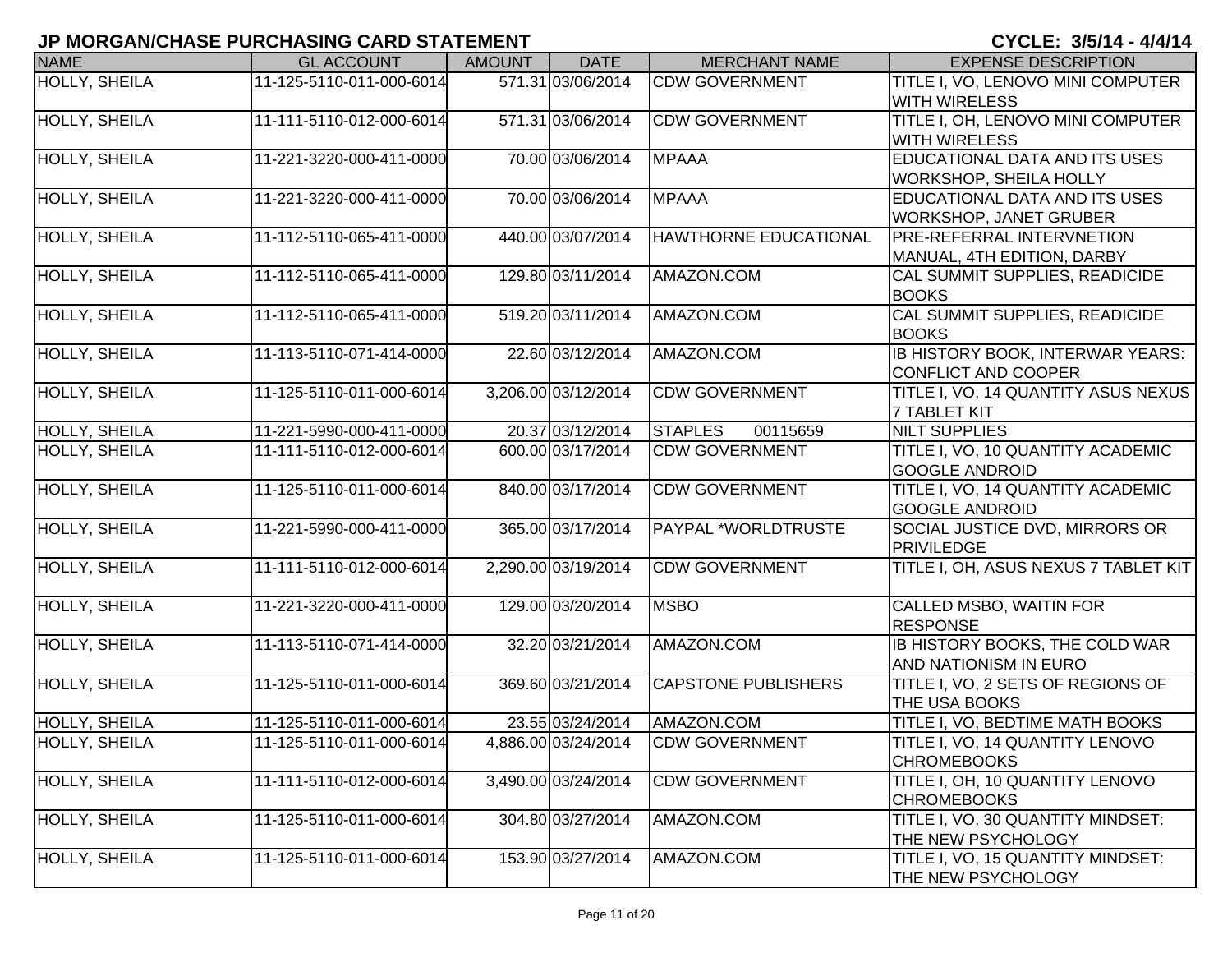| <b>NAME</b>                      | <b>GL ACCOUNT</b>        | AMOUNT    | <b>DATE</b>         | <b>MERCHANT NAME</b>              | <b>EXPENSE DESCRIPTION</b>        |
|----------------------------------|--------------------------|-----------|---------------------|-----------------------------------|-----------------------------------|
| HOLLY, SHEILA                    | 11-221-5990-000-411-0000 |           | 203.50 03/27/2014   | <b>BEST NAME BADGES</b>           | UNIVERSITY JOB FAIR SUPPLIES      |
| HOLLY, SHEILA                    | 11-113-5110-071-414-0000 |           | 17.68 03/31/2014    | AMAZON.COM                        | <b>IB HISTORY BOOK, ACCESS TO</b> |
|                                  |                          |           |                     |                                   | <b>HISTORY: BRITAIN FOREIGN</b>   |
| HOLLY, SHEILA                    | 11-221-5990-000-411-0000 |           | 29.10 04/01/2014    | <b>BEST NAME BADGES</b>           | UNIVERSITY JOB FAIR SUPPLIES      |
| HOLLY, SHEILA                    | 11-221-3220-000-000-6844 |           | 280.00 04/04/2014   | <b>OAKLAND SCHOOLS-RC INT</b>     | TITLE III, GOOGLE CERTIFICATION   |
|                                  |                          |           |                     |                                   | <b>ACADEMY (3 DAY EVENT</b>       |
| <b>HOLLY, SHEILA Total</b>       |                          | 19,859.92 |                     |                                   |                                   |
| <b>HOSKINS, DIANE</b>            | 62-431-6301-033-000-0000 |           | 69.31 03/07/2014    | <b>GUIDOS PREMIUM PIZZA I</b>     | <b>FOOD FOR STUDENTS</b>          |
| <b>HOSKINS, DIANE</b>            | 62-431-6301-033-000-0000 |           | 65.00 03/14/2014    | <b>COTTAGE INN PIZZA-NOVI</b>     | <b>FOOD FOR STUDENTS</b>          |
| <b>HOSKINS, DIANE</b>            | 62-431-6301-033-000-0000 |           | 63.71 03/19/2014    | <b>GUIDOS PREMIUM PIZZA I</b>     | <b>FOOD FOR STUDENTS</b>          |
| <b>HOSKINS, DIANE</b>            | 62-431-6301-033-000-0000 |           | 65.00 03/21/2014    | COTTAGE INN PIZZA-NOVI            | <b>FOOD FOR STUDENTS</b>          |
| <b>HOSKINS, DIANE</b>            | 62-431-6301-033-000-0000 |           | 74.13 03/21/2014    | <b>KIM'S GARDEN</b>               | <b>FOOD FOR STUDENTS</b>          |
| <b>HOSKINS, DIANE</b>            | 62-431-6301-033-000-0000 |           | 66.00 03/28/2014    | <b>COTTAGE INN PIZZA-NOVI</b>     | <b>FOOD FOR STUDENTS</b>          |
| <b>HOSKINS, DIANE</b>            | 62-431-6301-033-000-0000 |           | 74.31 04/02/2014    | <b>GUIDOS PREMIUM PIZZA I</b>     | <b>FOOD FOR STUDENTS</b>          |
| <b>HOSKINS, DIANE Total</b>      |                          | 477.46    |                     |                                   |                                   |
| <b>HOURIGAN, MARK</b>            | 11-113-5110-071-050-0000 |           | 60.99 04/01/2014    | J W PEPPER                        | PURCHASE OF ONE PIECE OF MUSIC    |
|                                  |                          |           |                     |                                   | FOR THE HS JAZZ ENSEM             |
| <b>HOURIGAN, MARK Total</b>      |                          | 60.99     |                     |                                   |                                   |
| JUOPPERI, JOHN                   | 11-261-5992-071-000-0000 |           | 84.05 03/06/2014    | <b>ROBERT BROOKE &amp; ASSOCI</b> | <b>HS PARTS</b>                   |
| JUOPPERI, JOHN                   | 11-261-5992-065-000-0000 |           | 41.05 03/06/2014    | <b>ROBERT BROOKE &amp; ASSOCI</b> | <b>MS LOCKERS</b>                 |
| JUOPPERI, JOHN                   | 11-261-5992-055-000-0000 |           | 58.05 03/06/2014    | <b>ROBERT BROOKE &amp; ASSOCI</b> | <b>NM DESKS</b>                   |
| JUOPPERI, JOHN                   | 11-261-5992-071-000-0000 |           | 33.40 03/12/2014    | COUNTRY BLDG SUPPLY CO            | <b>HS AUDITORIUM</b>              |
| JUOPPERI, JOHN                   | 11-261-5992-000-000-0000 |           | 374.51 03/14/2014   | <b>LAWSON PRODUCTS</b>            | <b>MTCE STOCK PARTS</b>           |
| <b>JUOPPERI, JOHN</b>            | 11-261-5992-001-000-0000 |           | 8.00 03/26/2014     | <b>REDFORD LOCK COMPANY I</b>     | <b>ESB KEYS</b>                   |
| JUOPPERI, JOHN                   | 11-261-5992-010-000-0000 |           | 100.00 03/26/2014   | <b>REDFORD LOCK COMPANY I</b>     | <b>BG CORES</b>                   |
| JUOPPERI, JOHN                   | 11-261-5992-060-000-0000 |           | 17.82 03/31/2014    | THE HOME DEPOT 2737               | <b>ITC FLOOD REPAIR</b>           |
| JUOPPERI, JOHN                   | 11-261-5992-071-000-0000 |           | 39.25 04/04/2014    | <b>REDFORD LOCK COMPANY I</b>     | <b>HS LOCK</b>                    |
| JUOPPERI, JOHN                   | 11-261-5992-000-000-0000 |           | 21.22 04/04/2014    | THE HOME DEPOT 2737               | <b>MTCE SUPPLIES</b>              |
| JUOPPERI, JOHN                   | 11-261-5992-071-000-0000 |           | 6.98 04/04/2014     | THE HOME DEPOT 2737               | <b>HS BATTERIES</b>               |
| JUOPPERI, JOHN                   | 11-261-5992-014-000-0000 |           | 32.65 04/04/2014    | THE HOME DEPOT 2737               | PV WINDOW SILICONE                |
| JUOPPERI, JOHN Total             |                          | 816.98    |                     |                                   |                                   |
| KORTLANDT, PATRICIA              | 11-111-5110-011-025-0000 |           | 161.20 03/13/2014   | <b>SSI*SCHOOL SPECIALTY</b>       | <b>ECONOMY FACIAL TISSUE</b>      |
| KORTLANDT, PATRICIA              | 11-111-5110-011-025-0000 |           | 135.57 03/27/2014   | <b>RGS PAY*</b>                   | <b>READING BOXES PER STOTLER</b>  |
| KORTLANDT, PATRICIA              | 11-241-5910-011-000-0000 |           | 32.82 03/28/2014    | STAPLS7115428463000001            | <b>BATTERIES FOR EMERGENCY</b>    |
|                                  |                          |           |                     |                                   | <b>LANTERNS</b>                   |
| <b>KORTLANDT, PATRICIA Total</b> |                          | 329.59    |                     |                                   |                                   |
| LAMBERT, ELIZABETH               | 11-261-5991-071-000-0000 |           | 2,574.13 03/05/2014 | <b>NICHOLS</b>                    | <b>HS CUSTODIAL SUPPLIES</b>      |
| LAMBERT, ELIZABETH               | 11-261-5991-011-000-0000 |           | 602.84 03/05/2014   | <b>NICHOLS</b>                    | <b>VO CUSTODIAL SUPPLIES</b>      |
| LAMBERT, ELIZABETH               | 11-261-5991-014-000-0000 |           | 570.65 03/05/2014   | <b>NICHOLS</b>                    | PV CUSTODIAL SUPPLIES             |
| LAMBERT, ELIZABETH               | 11-261-5991-013-000-0000 |           | 741.15 03/05/2014   | <b>NICHOLS</b>                    | <b>NW CUSTODIAL SUPPLIES</b>      |
| LAMBERT, ELIZABETH               | 11-261-5991-015-000-0000 |           | 618.99 03/05/2014   | <b>NICHOLS</b>                    | DF CUSTODIAL SUPPLIES             |
| LAMBERT, ELIZABETH               | 11-261-5991-065-000-0000 |           | 451.34 03/05/2014   | <b>NICHOLS</b>                    | <b>MS CUSTODIAL SUPPLIES</b>      |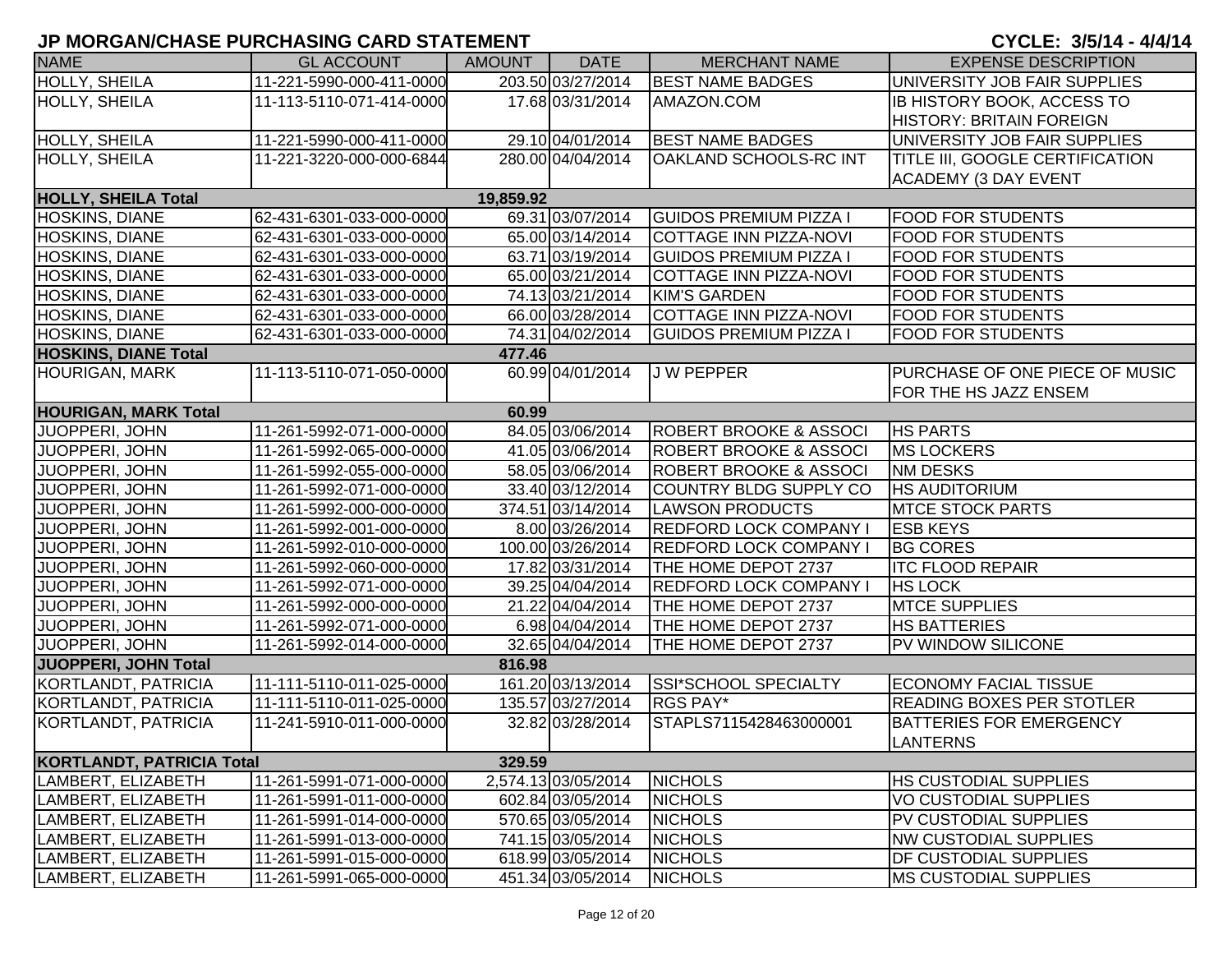| <b>NAME</b>        | <b>GL ACCOUNT</b>        | AMOUNT | <b>DATE</b>         | <b>MERCHANT NAME</b>          | <b>EXPENSE DESCRIPTION</b>            |
|--------------------|--------------------------|--------|---------------------|-------------------------------|---------------------------------------|
| LAMBERT, ELIZABETH | 11-261-5992-000-000-0000 |        | 100.78 03/06/2014   | <b>BEST PLUMBING SPECIALT</b> | <b>IMTCE DRILL SNAKE PARTS</b>        |
| LAMBERT, ELIZABETH | 11-261-4910-010-000-0000 |        | 107.00 03/06/2014   | <b>HYDRO CHEM SYSTEMS INC</b> | <b>MTCE BUS WASH SERVICE</b>          |
| LAMBERT, ELIZABETH | 11-266-4934-000-000-0000 |        | 10.00 03/06/2014    | <b>PROTECTION ONE ALARM</b>   | ESB ALARM SERVICE 02/2014             |
| LAMBERT, ELIZABETH | 11-266-4934-000-000-0000 |        | 949.25 03/06/2014   | <b>PROTECTION ONE ALARM</b>   | <b>DISTRICT ALARM SERVICE 02/2014</b> |
| LAMBERT, ELIZABETH | 11-266-4934-000-000-0000 |        | 10.00 03/06/2014    | <b>PROTECTION ONE ALARM</b>   | <b>ESB ALARM SERVICE 01/2014</b>      |
| LAMBERT, ELIZABETH | 11-266-4934-000-000-0000 |        | 949.25 03/06/2014   | <b>PROTECTION ONE ALARM</b>   | <b>DISTRICT ALARM SERVICE 01/2014</b> |
| LAMBERT, ELIZABETH | 11-261-5710-000-000-0000 |        | 708.17 03/06/2014   | SUBURBAN PROPANE 7828         | <b>BOSCO PROPANE</b>                  |
| LAMBERT, ELIZABETH | 11-261-5993-000-000-0000 |        | 2,630.00 03/07/2014 | <b>ALTA CONSTRUCTION EQUI</b> | <b>IMTCE TRACK LOADER RENTAL</b>      |
| LAMBERT, ELIZABETH | 11-261-4910-000-000-0000 |        | 429.00 03/07/2014   | <b>ARCH ENVIRONMENTAL GRO</b> | <b>MTCE HAZARDOUS MATERIALS</b>       |
|                    |                          |        |                     |                               | <b>CONSULTING</b>                     |
| LAMBERT, ELIZABETH | 11-261-4910-000-000-0000 |        | 240.00 03/10/2014   | 800 4 BLINDS                  | MTCE BLINDS PROBLEMS AT OH, NM5       |
|                    |                          |        |                     |                               | & ITC                                 |
| LAMBERT, ELIZABETH | 11-261-4910-071-000-0000 |        | 150.00 03/12/2014   | <b>ALL CITY ROOTER</b>        | <b>HS ELECTRICAL PROBLEM</b>          |
| LAMBERT, ELIZABETH | 11-261-5992-065-000-0000 |        | 23.57 03/12/2014    | <b>BEST PLUMBING SPECIALT</b> | <b>MS LABS &amp; STOCK</b>            |
| LAMBERT, ELIZABETH | 11-261-5992-000-000-0000 |        | 109.36 03/12/2014   | <b>BEST PLUMBING SPECIALT</b> | <b>MTCE STOCK</b>                     |
| LAMBERT, ELIZABETH | 11-261-4910-001-000-0000 |        | 142.00 03/12/2014   | <b>DETROIT ELEVATOR COMPA</b> | <b>ESB ELEVATOR MAINTENANCE</b>       |
| LAMBERT, ELIZABETH | 11-261-4910-015-000-0000 |        | 25.00 03/12/2014    | <b>ERADICO SERVICES INC</b>   | <b>DF PEST CONTROL</b>                |
| LAMBERT, ELIZABETH | 11-261-4910-065-000-0000 |        | 34.00 03/12/2014    | <b>ERADICO SERVICES INC</b>   | <b>MS PEST CONTROL</b>                |
| LAMBERT, ELIZABETH | 11-261-4910-071-000-0000 |        | 30.00 03/12/2014    | <b>ERADICO SERVICES INC</b>   | <b>HS PEST CONTROL</b>                |
| LAMBERT, ELIZABETH | 11-261-4910-014-000-0000 |        | 25.00 03/12/2014    | <b>ERADICO SERVICES INC</b>   | <b>PV PEST CONTROL</b>                |
| LAMBERT, ELIZABETH | 11-261-4910-013-000-0000 |        | 25.00 03/12/2014    | <b>ERADICO SERVICES INC</b>   | <b>NW PEST CONTROL</b>                |
| LAMBERT, ELIZABETH | 11-261-4910-055-000-0000 |        | 25.00 03/12/2014    | <b>ERADICO SERVICES INC</b>   | <b>NM6 PEST CONTROL</b>               |
| LAMBERT, ELIZABETH | 11-261-4910-001-000-0000 |        | 40.00 03/12/2014    | <b>ERADICO SERVICES INC</b>   | <b>ESB PEST CONTROL</b>               |
| LAMBERT, ELIZABETH | 11-261-4910-055-000-0000 |        | 25.00 03/12/2014    | <b>ERADICO SERVICES INC</b>   | <b>NM5 PEST CONTROL</b>               |
| LAMBERT, ELIZABETH | 11-261-4910-011-000-0000 |        | 25.00 03/12/2014    | <b>ERADICO SERVICES INC</b>   | VO PEST CONTROL                       |
| LAMBERT, ELIZABETH | 11-261-4910-012-000-0000 |        | 25.00 03/12/2014    | <b>ERADICO SERVICES INC</b>   | OH PEST CONTROL                       |
| LAMBERT, ELIZABETH | 11-261-4910-060-000-0000 |        | 25.00 03/12/2014    | <b>ERADICO SERVICES INC</b>   | <b>ITC PEST CONTROL</b>               |
| LAMBERT, ELIZABETH | 11-261-5991-014-000-0000 |        | 189.42 03/12/2014   | <b>NICHOLS</b>                | <b>PV CUSTODIAL SUPPLIES</b>          |
| LAMBERT, ELIZABETH | 11-261-5992-071-000-0000 |        | 447.50 03/13/2014   | <b>INTUIT *AQUATIC SOURCE</b> | <b>HS POOL CHLORINE</b>               |
| LAMBERT, ELIZABETH | 11-261-4910-015-000-0000 |        | 1,057.50 03/14/2014 | <b>CITI ROOFING CO</b>        | <b>DF ROOF ICE REMOVAL</b>            |
| LAMBERT, ELIZABETH | 11-261-4910-065-000-0000 |        | 528.75 03/14/2014   | <b>CITI ROOFING CO</b>        | MS ROOF ICE REMOVAL                   |
| LAMBERT, ELIZABETH | 11-261-4910-001-000-0000 |        | 528.75 03/14/2014   | <b>CITI ROOFING CO</b>        | <b>ESB ROOF ICE REMOVAL</b>           |
| LAMBERT, ELIZABETH | 11-261-5710-000-000-0000 |        | 761.34 03/17/2014   | CORRIGAN OIL #2 - BRI         | <b>MTCE FUEL</b>                      |
| LAMBERT, ELIZABETH | 11-261-5991-014-000-0000 |        | -93.25 03/17/2014   | <b>NICHOLS</b>                | PV RETURN OF CUSTODIAL SUPPLIES       |
|                    |                          |        |                     |                               |                                       |
| LAMBERT, ELIZABETH | 11-261-5992-000-000-0000 |        | 70.22 03/19/2014    | <b>AIRGASS NORTH</b>          | <b>IMTCE DISTRICT WELDING</b>         |
| LAMBERT, ELIZABETH | 11-261-4910-001-000-0000 |        | 587.25 03/19/2014   | <b>BASS</b>                   | <b>ESB VAV TEMP CONTROLLER</b>        |
| LAMBERT, ELIZABETH | 11-261-5730-000-000-0000 |        | 67.88 03/19/2014    | KNIGHTS AUTO SUPPLY IN        | <b>MTCE GREEN PICKUP REPAIRS</b>      |
| LAMBERT, ELIZABETH | 11-261-5991-005-000-0000 |        | 235.98 03/19/2014   | <b>NICHOLS</b>                | <b>IMTCE CUSTODIAL SUPPLIES</b>       |
| LAMBERT, ELIZABETH | 11-261-5992-071-000-0000 |        | 166.37 03/19/2014   | NUCO <sub>2</sub>             | HS POOL CO2                           |
| LAMBERT, ELIZABETH | 11-261-4910-010-000-0000 |        | 58.70 03/20/2014    | QUALITY FIRST AID & SA        | <b>TRANS FIRST AID KIT</b>            |
| LAMBERT, ELIZABETH | 11-261-4910-005-000-0000 |        | 42.46 03/20/2014    | QUALITY FIRST AID & SA        | <b>MTCE FIRST AID KIT</b>             |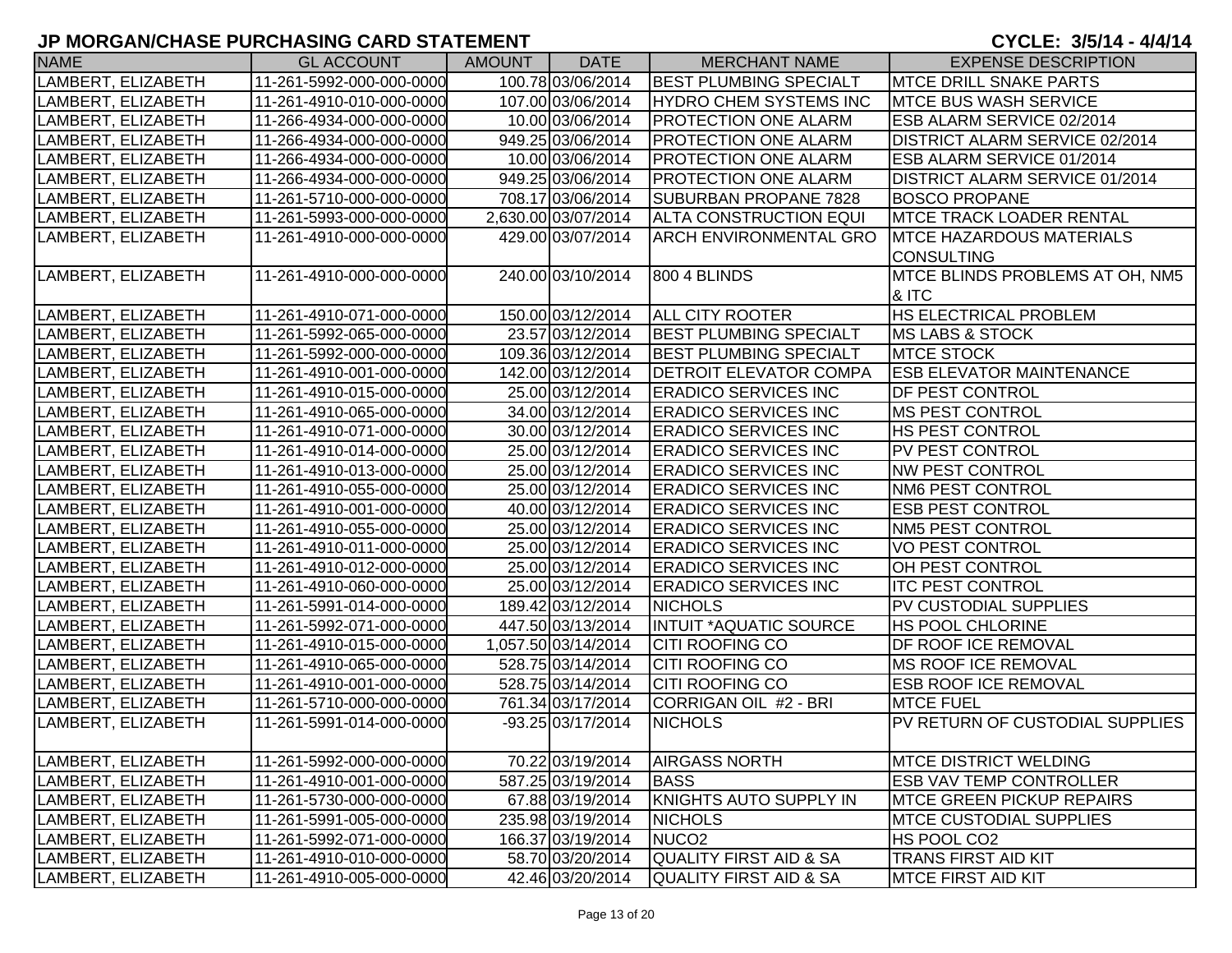| <b>NAME</b>                     | <b>GL ACCOUNT</b>        | <b>AMOUNT</b> | <b>DATE</b>         | <b>MERCHANT NAME</b>               | <b>EXPENSE DESCRIPTION</b>               |
|---------------------------------|--------------------------|---------------|---------------------|------------------------------------|------------------------------------------|
| LAMBERT, ELIZABETH              | 11-261-5992-000-000-0000 |               | 279.21 03/25/2014   | <b>BEST PLUMBING SPECIALT</b>      | <b>MTCE PLUMBING STOCK</b>               |
| LAMBERT, ELIZABETH              | 11-261-5992-005-000-0000 |               | 88.71 03/25/2014    | KNIGHTS AUTO SUPPLY IN             | <b>IMTCE BELTS FOR PICKUP TRUCKS</b>     |
| LAMBERT, ELIZABETH              | 11-261-5710-000-000-0000 |               | 814.78 03/26/2014   | CORRIGAN OIL #2 - BRI              | <b>MTCE FUEL</b>                         |
| LAMBERT, ELIZABETH              | 11-266-4934-000-000-0000 |               | 10.00 03/26/2014    | PROTECTION ONE ALARM               | <b>ESB ALARM SERVICE- BILLED IN</b>      |
|                                 |                          |               |                     |                                    | <b>ERROR</b>                             |
| LAMBERT, ELIZABETH              | 11-266-4934-000-000-0000 |               | 949.25 03/26/2014   | <b>PROTECTION ONE ALARM</b>        | <b>DISTRICT ALARM SERVICE- BILLED IN</b> |
|                                 |                          |               |                     |                                    | <b>ERROR</b>                             |
| LAMBERT, ELIZABETH              | 11-266-4934-000-000-0000 |               | 10.00 03/26/2014    | <b>PROTECTION ONE ALARM</b>        | <b>ESB ALARM SERVICE</b>                 |
| LAMBERT, ELIZABETH              | 11-266-4934-000-000-0000 |               | 949.25 03/26/2014   | <b>PROTECTION ONE ALARM</b>        | <b>DISTRICT ALARM SERVICE</b>            |
| LAMBERT, ELIZABETH              | 11-261-4910-010-000-0000 |               | 215.00 03/26/2014   | <b>SECURE DOORS LLC</b>            | <b>TRANS BUS WASH DOOR</b>               |
| LAMBERT, ELIZABETH              | 11-261-4910-000-000-0611 |               | 2,229.42 03/27/2014 | <b>ARCH ENVIRONMENTAL GRO</b>      | <b>IMTCE STORM WATER MANGEMENT</b>       |
| LAMBERT, ELIZABETH              | 11-261-5993-000-000-0000 |               | 3,822.00 03/27/2014 | PIONEER REVERE 8008771             | <b>GRNDS PAINT FOR FIELDS</b>            |
| LAMBERT, ELIZABETH              | 11-261-3840-000-000-0000 |               | 2,853.82 03/28/2014 | <b>WM EZPAY</b>                    | <b>DISTRICT WASTE DISPOSAL</b>           |
| LAMBERT, ELIZABETH              | 21-261-3840-000-000-0023 |               | 951.27 03/28/2014   | <b>WM EZPAY</b>                    | DIST WASTE DISPOSAL, REC MIL             |
| LAMBERT, ELIZABETH              | 11-261-5992-000-000-0000 |               | 715.66 03/31/2014   | <b>BEST PLUMBING SPECIALT</b>      | <b>MTCE PLUMBING STOCK</b>               |
| LAMBERT, ELIZABETH              | 11-261-5992-055-000-0000 |               | 227.82 03/31/2014   | <b>BEST PLUMBING SPECIALT</b>      | <b>NM5 CUSTODIAL CLOSET</b>              |
| LAMBERT, ELIZABETH              | 11-261-5992-055-000-0000 |               | 409.08 03/31/2014   | <b>BEST PLUMBING SPECIALT</b>      | NM6 BATHROOM PARTITIONS                  |
| LAMBERT, ELIZABETH              | 11-261-5992-055-000-0000 |               | 225.98 03/31/2014   | <b>BEST PLUMBING SPECIALT</b>      | NM6 CLASSROOM & STOCK                    |
| LAMBERT, ELIZABETH              | 11-261-4910-010-000-0000 |               | 170.00 03/31/2014   | <b>OSCAR W LARSON</b>              | <b>TRANS GAS MONITOR</b>                 |
| LAMBERT, ELIZABETH              | 11-261-4910-012-000-0000 |               | 281.82 04/02/2014   | NATIONAL TIME                      | OH ALARM PANEL ERROR                     |
| LAMBERT, ELIZABETH              | 11-261-5991-011-000-0000 |               | 394.63 04/02/2014   | <b>NICHOLS</b>                     | <b>VO CUSTODIAL SUPPLIES</b>             |
| LAMBERT, ELIZABETH              | 11-261-5991-014-000-0000 |               | 783.54 04/02/2014   | <b>NICHOLS</b>                     | PV CUSTODIAL SUPPLIES                    |
| LAMBERT, ELIZABETH              | 11-261-5991-012-000-0000 |               | 355.28 04/02/2014   | <b>NICHOLS</b>                     | OH CUSTODIAL SUPPLIES                    |
| LAMBERT, ELIZABETH              | 11-261-5991-013-000-0000 |               | 458.68 04/02/2014   | <b>NICHOLS</b>                     | <b>NW CUSTODIAL SUPPLIES</b>             |
| LAMBERT, ELIZABETH              | 11-261-5991-015-000-0000 |               | 740.24 04/02/2014   | <b>NICHOLS</b>                     | DF CUSTODIAL SUPPLIES                    |
| LAMBERT, ELIZABETH              | 11-261-5991-055-000-0000 |               | 1,068.87 04/02/2014 | <b>NICHOLS</b>                     | <b>NM CUSTODIAL SUPPLIES</b>             |
| LAMBERT, ELIZABETH              | 11-261-5991-065-000-0000 |               | 655.49 04/02/2014   | <b>NICHOLS</b>                     | <b>MS CUSTODIAL SUPPLIES</b>             |
| LAMBERT, ELIZABETH              | 11-261-5991-071-000-0000 |               | 3,380.00 04/02/2014 | <b>NICHOLS</b>                     | <b>HS CUSTODIAL SUPPLIES</b>             |
| LAMBERT, ELIZABETH              | 11-261-5992-071-000-0000 |               | 330.32 04/03/2014   | <b>BEST PLUMBING SPECIALT</b>      | <b>HS FOR LAB STATIONS</b>               |
| LAMBERT, ELIZABETH              | 11-261-5992-014-000-0000 |               | 500.34 04/03/2014   | <b>BEST PLUMBING SPECIALT</b>      | PV BATHROOM BY GYM                       |
| LAMBERT, ELIZABETH              | 11-261-5991-011-000-0000 |               | 2,881.96 04/03/2014 | <b>NICHOLS</b>                     | <b>VO CARPET EXTRACTOR</b>               |
| <b>LAMBERT, ELIZABETH Total</b> |                          | 43,822.77     |                     |                                    |                                          |
| LANEY, CHRISTOPHER              | 62-431-6247-065-000-0000 |               | 209.25 03/05/2014   | <b>STAPLES</b><br>00115659         | <b>SUPPLIES</b>                          |
| LANEY, CHRISTOPHER              | 62-431-6247-065-000-0000 |               | 68.41 03/20/2014    | THE HOME DEPOT 2710                | <b>SUPPLIES</b>                          |
| LANEY, CHRISTOPHER              | 62-431-6247-065-000-0000 |               | 8.82 04/03/2014     | THE HOME DEPOT 2737                | <b>SUPPLIES</b>                          |
| <b>LANEY, CHRISTOPHER Total</b> |                          | 286.48        |                     |                                    |                                          |
| LUDWIG, CORINA                  | 11-112-5110-065-041-0000 |               | 29.69 03/05/2014    | MEIJER INC #122<br>Q <sub>01</sub> | <b>SUPPLIES</b>                          |
| LUDWIG, CORINA                  | 11-112-5110-065-041-0000 |               | 21.40 03/13/2014    | <b>HAAN CRAFTS</b>                 | <b>SUPPLIES</b>                          |
| LUDWIG, CORINA                  | 11-112-5110-065-041-0000 |               | 828.21 03/26/2014   | <b>HAAN CRAFTS</b>                 | <b>SUPPLIES</b>                          |
| <b>LUDWIG, CORINA Total</b>     |                          | 879.30        |                     |                                    |                                          |
| LUMLEY, SHERYL                  | 62-431-6301-033-000-0000 |               | 47.91 03/12/2014    | SAMSCLUB #6657                     | <b>FOOD FOR STUDENTS</b>                 |
| LUMLEY, SHERYL                  | 62-431-6301-033-000-0000 |               | 52.14 04/01/2014    | WAL-MART #5893                     | <b>FOOD FOR STUDENTS</b>                 |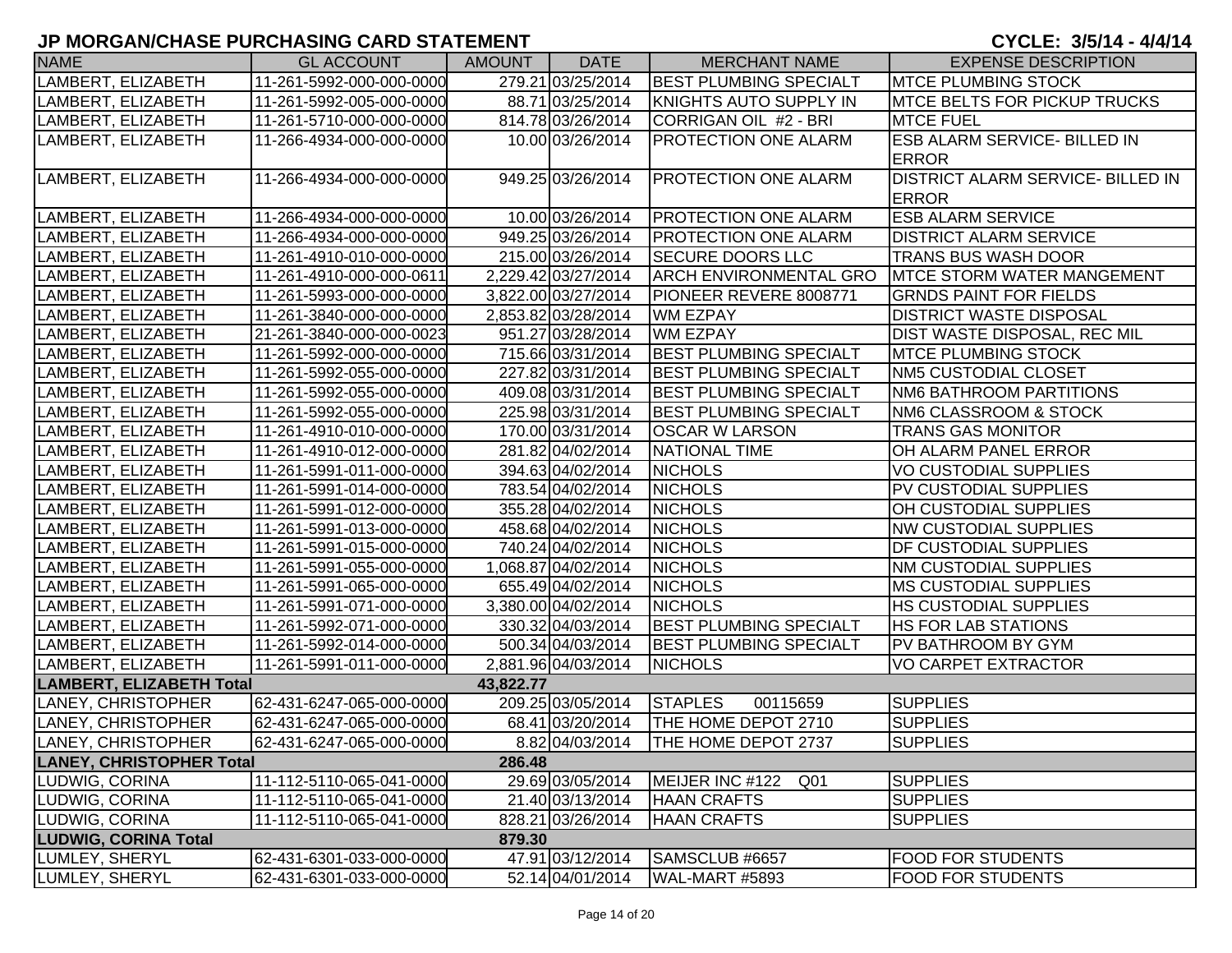| <b>NAME</b>                   | <b>GL ACCOUNT</b>        | AMOUNT | <b>DATE</b>         | <b>MERCHANT NAME</b>          | <b>EXPENSE DESCRIPTION</b>               |
|-------------------------------|--------------------------|--------|---------------------|-------------------------------|------------------------------------------|
| <b>LUMLEY, SHERYL Total</b>   |                          | 100.05 |                     |                               |                                          |
| <b>MATTHEWS, STEVEN</b>       | 11-232-3220-000-000-0000 |        | 6.00 03/14/2014     | <b>PARKING-LC VERIFONES</b>   | MASB LEGISLATIVE CONFERENCE              |
| <b>MATTHEWS, STEVEN</b>       | 11-232-3220-000-000-0000 |        | 15.55 03/17/2014    | <b>GRAND TRAVERSE PIE COM</b> | <b>MASB LEGISLATIVE CONFERENCE</b>       |
|                               |                          |        |                     |                               | LUNCH W/ MR. KORTLANDT                   |
| <b>MATTHEWS, STEVEN Total</b> |                          | 21.55  |                     |                               |                                          |
| <b>MCKAIG, HEATHER</b>        | 62-431-6169-071-000-0000 |        | 9.98 03/06/2014     | <b>AMAZON MKTPLACE PMTS</b>   | <b>RESEARCH - MUSICAL</b>                |
| <b>MCKAIG, HEATHER</b>        | 62-431-6169-071-000-0000 |        | 12.67 03/06/2014    | AMAZON.COM                    | <b>RESEARCH - MUSICAL</b>                |
| <b>MCKAIG, HEATHER</b>        | 62-431-6169-071-000-0000 |        | 4.00 03/07/2014     | <b>AMAZON MKTPLACE PMTS</b>   | <b>RESEARCH - MUSICAL</b>                |
| <b>MCKAIG, HEATHER</b>        | 62-431-6169-071-000-0000 |        | 4.00 03/07/2014     | <b>AMAZON MKTPLACE PMTS</b>   | <b>RESEARCH - MUSICAL</b>                |
| <b>MCKAIG, HEATHER</b>        | 62-431-6169-071-000-0000 |        | 5.95 03/10/2014     | <b>AMAZON MKTPLACE PMTS</b>   | <b>RESEARCH - MUSICAL</b>                |
| MCKAIG, HEATHER               | 11-113-5110-071-092-0000 |        | 3.51 03/12/2014     | USPS 25122001130400790        | <b>POSTAGE - VIDEO CONTEST</b>           |
| <b>MCKAIG, HEATHER</b>        | 11-113-4910-071-026-0000 |        | 180.05 03/19/2014   | PAYPAL *MICHIGANINT           | <b>ONE ACT MEDALS</b>                    |
| <b>MCKAIG, HEATHER</b>        | 62-431-6194-071-000-0000 |        | 10.60 03/21/2014    | <b>TEAM SPORTS</b>            | <b>WOVI GEAR</b>                         |
| <b>MCKAIG, HEATHER</b>        | 62-431-6194-071-000-0000 |        | 45.58 03/21/2014    | <b>TEAM SPORTS</b>            | CAT'S EYE GEAR - REPLACEMENT FOR         |
|                               |                          |        |                     |                               | <b>DAMAGE</b>                            |
| <b>MCKAIG, HEATHER</b>        | 62-431-6143-071-000-0000 |        | 16.98 03/26/2014    | <b>AMAZON MKTPLACE PMTS</b>   | <b>CD - DRAMA CLUB</b>                   |
| <b>MCKAIG, HEATHER</b>        | 11-113-4910-071-026-0000 |        | 14.04 03/28/2014    | <b>SNEDICORS CLEANERS</b>     | <b>COSTUME CLEANING - ONE ACT</b>        |
| <b>MCKAIG, HEATHER</b>        | 62-431-6143-071-000-0000 |        | 100.00 04/01/2014   | <b>MI YTH ARTS ASSCTN</b>     | <b>REGISTRATION FEES FOR MICHIGAN</b>    |
|                               |                          |        |                     |                               | YOUTH ARTS FESTIVAL                      |
| <b>MCKAIG, HEATHER</b>        | 11-113-5110-071-092-0000 |        | 13.90 04/04/2014    | AMAZON.COM                    | <b>GENDER CHANGER - MICROPHONES</b>      |
| <b>MCKAIG, HEATHER Total</b>  |                          | 421.26 |                     |                               |                                          |
| MICHOS, JENNIFER              | 11-111-5110-014-060-0000 |        | 18.69 03/06/2014    | AMAZON.COM                    | <b>BOOK FOR STAFF RESOURCE LIB.</b>      |
| MICHOS, JENNIFER              | 11-111-5110-014-025-0000 |        | 46.45 03/10/2014    | <b>STAPLES</b><br>00115642    | <b>OFFICE SUPPLIES/MATERIALS</b>         |
| <b>MICHOS, JENNIFER</b>       | 62-431-6275-014-000-0000 |        | 8.24 03/26/2014     | THE HOME DEPOT 2737           | <b>ROPE FOR BANNER DISPLAY</b>           |
| <b>MICHOS, JENNIFER</b>       | 62-431-6275-014-000-0000 |        | 90.79 04/02/2014    | <b>BAGGER DAVES NOVI</b>      | <b>SCHOOL IMPROVEMENT TEAM MTG</b>       |
| <b>MICHOS, JENNIFER Total</b> |                          | 164.17 |                     |                               |                                          |
| MILLER, HELEN                 | 11-113-5110-071-042-0000 |        | 575.99 03/06/2014   | <b>ONE STOP</b>               | IND TECH SUPPLIES/P SCAVO                |
| MILLER, HELEN                 | 62-431-6275-071-000-0000 |        | 66.38 03/06/2014    | SAMSCLUB #6657                | <b>REFRESHMENTS &amp; PAPER PRODUCTS</b> |
|                               |                          |        |                     |                               |                                          |
| MILLER, HELEN                 | 11-241-5910-071-000-0000 |        | 120.15 03/06/2014   | STAPLS7114314088000001        | PENS FOR ADMINISTRATORS                  |
| MILLER, HELEN                 | 11-113-5110-071-017-0000 |        | 72.00 03/07/2014    | <b>RUGG'S COLLEGES</b>        | <b>COLLEGE Q&amp;A REPORT</b>            |
| MILLER, HELEN                 | 11-113-7410-071-000-0000 |        | 25.00 03/07/2014    | <b>SEFMD (SCIENCE FAIR)</b>   | <b>DUES&amp;MEMBER REGISTRATION</b>      |
|                               |                          |        |                     |                               | <b>FEE/SCIENCE</b>                       |
| MILLER, HELEN                 | 11-249-5999-071-000-0000 |        | 46.36 03/11/2014    | <b>SSI*SCHOOL SPECIALTY</b>   | <b>FOIL SEALS FOR SR. AWARDS</b>         |
| MILLER, HELEN                 | 62-431-6191-071-000-0000 |        | 123.99 03/13/2014   | STAPLS7113705412000003        | <b>PEGBOARD</b>                          |
|                               |                          |        |                     |                               | WORKBENCH/AUDITORIUM                     |
| MILLER, HELEN                 | 62-431-6173-071-000-0000 |        | 239.75 03/14/2014   | <b>NASSP MOTO</b>             | <b>DUPLICATE ORDER FOR NATIONAL</b>      |
|                               |                          |        |                     |                               | <b>HONOR SOC AWARDS</b>                  |
| MILLER, HELEN                 | 62-431-6209-071-000-0000 |        | 1,893.75 03/14/2014 | <b>TCT*PROM NITE</b>          | <b>PROM PARTY FAVORS</b>                 |
| MILLER, HELEN                 | 62-431-6191-071-000-0000 |        | -123.99 03/17/2014  | STAPLS7113705412002001        | <b>CREDIT FOR</b>                        |
|                               |                          |        |                     |                               | WORKBENCH/AUDITOTIUM                     |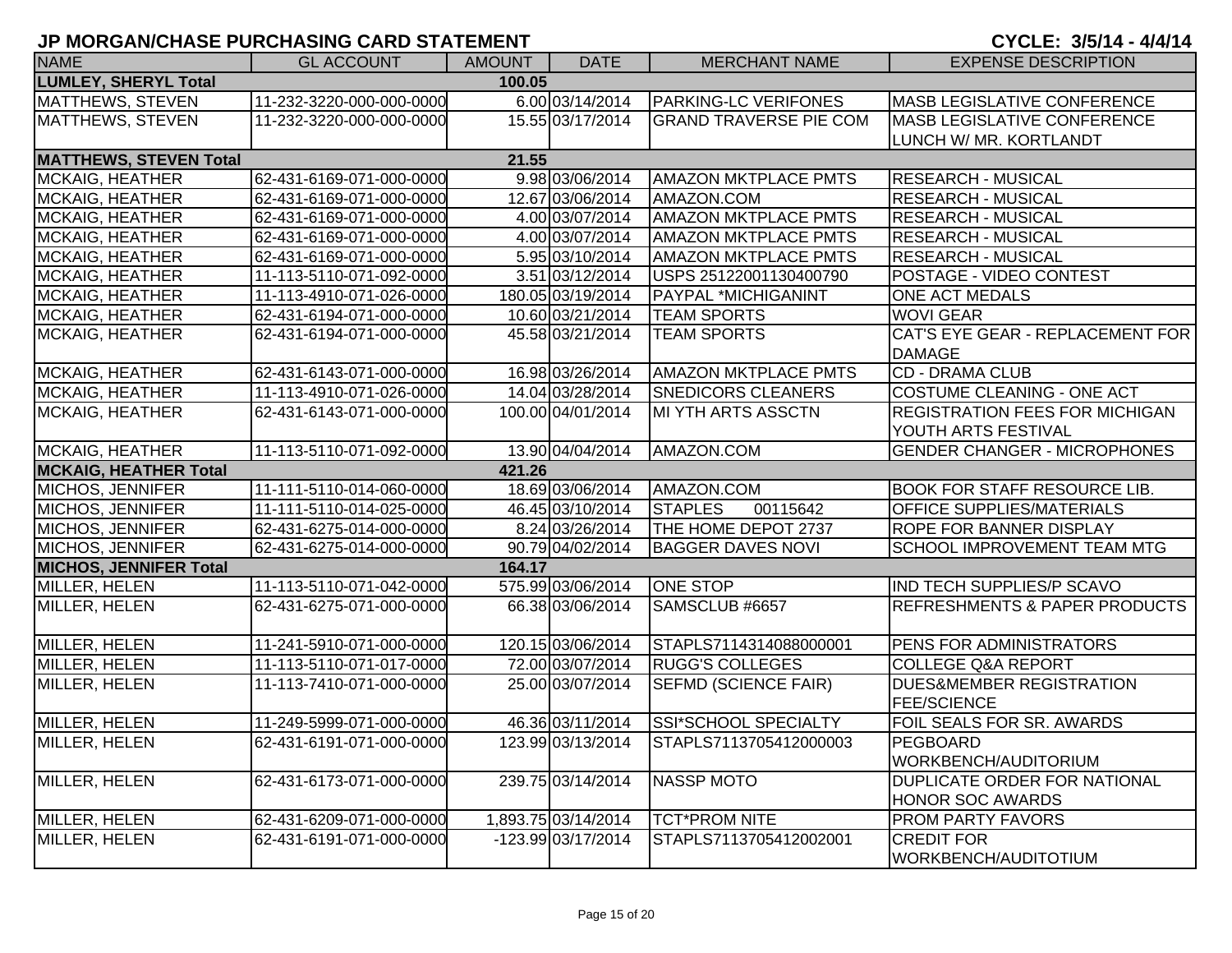| <b>NAME</b>                            | <b>GL ACCOUNT</b>        | AMOUNT   | <b>DATE</b>        | <b>MERCHANT NAME</b>              | <b>EXPENSE DESCRIPTION</b>                                    |  |  |
|----------------------------------------|--------------------------|----------|--------------------|-----------------------------------|---------------------------------------------------------------|--|--|
| MILLER, HELEN                          | 11-252-7912-000-000-0000 |          | -175.00 03/21/2014 |                                   | CREDIT FOR FERRIS STATE DISPUTE                               |  |  |
|                                        |                          |          |                    |                                   | <b>FROM 2/14</b>                                              |  |  |
| MILLER, HELEN                          | 62-431-6191-071-000-0000 |          | 123.99 03/21/2014  | STAPLS7113705412001001            | WORKBENCH/AUDITOTIUM                                          |  |  |
| <b>MILLER, HELEN Total</b><br>2,988.37 |                          |          |                    |                                   |                                                               |  |  |
| NESMITH, RUSSEL                        | 11-261-5992-000-000-0000 |          | 17.96 03/05/2014   | THE HOME DEPOT 2737               | <b>MTCE PLAYGROUND STOCK</b>                                  |  |  |
| <b>NESMITH, RUSSEL</b>                 | 11-261-3220-000-000-0000 |          | 402.00 03/12/2014  | <b>MICHIGAN GREEN INDUSTR</b>     | <b>MTCE CONFERENCE</b>                                        |  |  |
| <b>NESMITH, RUSSEL</b>                 | 11-261-5992-013-000-0000 |          | 89.35 03/26/2014   | THE HOME DEPOT 2737               | <b>NW TOOLS</b>                                               |  |  |
| <b>NESMITH, RUSSEL</b>                 | 11-261-5993-000-000-0000 |          | 705.60 03/28/2014  | PIONEER REVERE 8008771            | <b>GRNDS CHAULK FOR BASEBALL &amp;</b>                        |  |  |
|                                        |                          |          |                    |                                   | <b>SOFTBALL FIELDS</b>                                        |  |  |
| <b>NESMITH, RUSSEL</b>                 | 11-261-5992-065-000-0000 |          | 27.18 04/04/2014   | THE HOME DEPOT 2737               | <b>MS BOYS SHOWER</b>                                         |  |  |
| <b>NESMITH, RUSSEL Total</b>           |                          | 1,242.09 |                    |                                   |                                                               |  |  |
| OCONNOR, GAIL                          | 11-118-5110-000-951-0000 |          | 4.39 03/10/2014    | STAPLS7113924680000003            | <b>TEACHING AND TESTING</b>                                   |  |  |
| OCONNOR, GAIL                          | 11-118-5110-000-951-0000 |          | 53.12 03/10/2014   | STAPLS7114447294000001            | <b>TEACHING AND TESTING</b>                                   |  |  |
| OCONNOR, GAIL                          | 11-118-5110-000-951-0000 |          | 60.95 03/10/2014   | STAPLS7114447294000002            | <b>TEACHING AND TESTING</b>                                   |  |  |
| OCONNOR, GAIL                          | 11-118-5110-000-951-0000 |          | 39.89 03/10/2014   | STAPLS7114447294000003            | <b>TEACHING SUPPLIES</b>                                      |  |  |
| OCONNOR, GAIL                          | 11-118-5110-000-951-0000 |          | 13.98 03/10/2014   | STAPLS7114447294000005            | TEACHING AND TESTING                                          |  |  |
| OCONNOR, GAIL                          | 11-118-5110-000-951-0000 |          | 104.79 03/10/2014  | STAPLS7114447294000007            | <b>TEACHING SUPPLIES</b>                                      |  |  |
| OCONNOR, GAIL                          | 11-118-5110-000-951-0000 |          | 2.99 03/12/2014    | STAPLS7114108312000003            | <b>TEACHING AND TESTING</b>                                   |  |  |
| OCONNOR, GAIL                          | 11-351-5110-000-953-0000 |          | 239.60 03/18/2014  | ALLEGRA MARKETING PRI             | TEACHING AND TESTING                                          |  |  |
| OCONNOR, GAIL                          | 11-351-5110-000-953-0000 |          | 43.04 03/24/2014   | STAPLS7115151714000001            | <b>TEACHING AND TESTING</b>                                   |  |  |
| OCONNOR, GAIL                          | 11-118-5110-000-951-0000 |          | 6.28 03/26/2014    | STAPLS7114447294000010            | <b>TEACHING AND TESTING</b>                                   |  |  |
| OCONNOR, GAIL                          | 11-118-5990-000-951-0000 |          | 6.28 03/26/2014    | STAPLS7114447294000011            | <b>TEACHING AND TESTING</b>                                   |  |  |
| OCONNOR, GAIL                          | 11-118-5990-000-951-0000 |          | 73.90 03/27/2014   | MEIJER INC #122 Q01               | <b>TEACHING AND TESTING</b>                                   |  |  |
| OCONNOR, GAIL                          | 11-118-5110-000-951-0000 |          | 45.36 03/31/2014   | STAPLS7115658234000002            | <b>TEACHING AND TESTING</b>                                   |  |  |
| OCONNOR, GAIL                          | 11-118-5990-000-951-0000 |          | 4.52 03/31/2014    | STAPLS7115658234000006            | <b>TEACHING AND TESTING</b>                                   |  |  |
| OCONNOR, GAIL                          | 11-118-5990-000-951-0000 |          | 14.67 03/31/2014   | STAPLS7115658234000007            | <b>TEACHING SUPPLIES</b>                                      |  |  |
| OCONNOR, GAIL                          | 11-118-5110-000-951-0000 |          | 12.75 04/02/2014   | STAPLS7115658234000001            | <b>TEACHING SUPPLIES</b>                                      |  |  |
| <b>OCONNOR, GAIL Total</b>             |                          | 726.51   |                    |                                   |                                                               |  |  |
| PATEL, SHAILEE                         | 11-221-3220-000-000-8010 |          | 663.00 03/31/2014  | <b>UNITED AIRLINES</b>            | AIRFARE TO WISCONSIN FOR                                      |  |  |
|                                        |                          |          |                    |                                   | <b>CONFERENCE</b>                                             |  |  |
| <b>PATEL, SHAILEE Total</b>            |                          | 663.00   |                    |                                   |                                                               |  |  |
| QUITIQUIT, PAMELA                      | 11-111-5110-012-025-0000 |          | 229.00 03/06/2014  | <b>BUREAU OF EDU &amp; RESEAR</b> | <b>M. KING -SEMINAR FOR DIFFICULT</b>                         |  |  |
| <b>QUITIQUIT, PAMELA</b>               | 11-111-5110-012-025-0000 |          | 229.00 03/07/2014  | <b>BUREAU OF EDU &amp; RESEAR</b> | <b>STUDENT BEHAVIORS</b><br>T. PROBEN - SEMINAR FOR DIFFICULT |  |  |
|                                        |                          |          |                    |                                   | STUDENT BEHAVIORS.                                            |  |  |
| <b>QUITIQUIT, PAMELA</b>               | 11-111-5110-012-025-0000 |          | 47.68 03/10/2014   | <b>ACCO BRANDS DIRECT</b>         | P. QUITIQUIT - PLANNER REFILL                                 |  |  |
| QUITIQUIT, PAMELA                      | 11-111-5110-012-025-0000 |          | 34.54 03/10/2014   | <b>AMAZON MKTPLACE PMTS</b>       | N. GUSTAFSON. CD AND CASES.                                   |  |  |
| QUITIQUIT, PAMELA                      | 11-111-5110-012-025-0000 |          | 108.40 03/10/2014  | AMAZON.COM                        | N. GUSTAFSON. ADJUSTABLE                                      |  |  |
|                                        |                          |          |                    |                                   | <b>LITERATURE ORGANIZER</b>                                   |  |  |
| <b>QUITIQUIT, PAMELA</b>               | 11-111-5110-012-025-0000 |          | 47.92 03/10/2014   | AMAZON.COM                        | N. GUSTAFSON. 2 CLASSROOM BLUE                                |  |  |
|                                        |                          |          |                    |                                   | <b>BOOK SHELVES</b>                                           |  |  |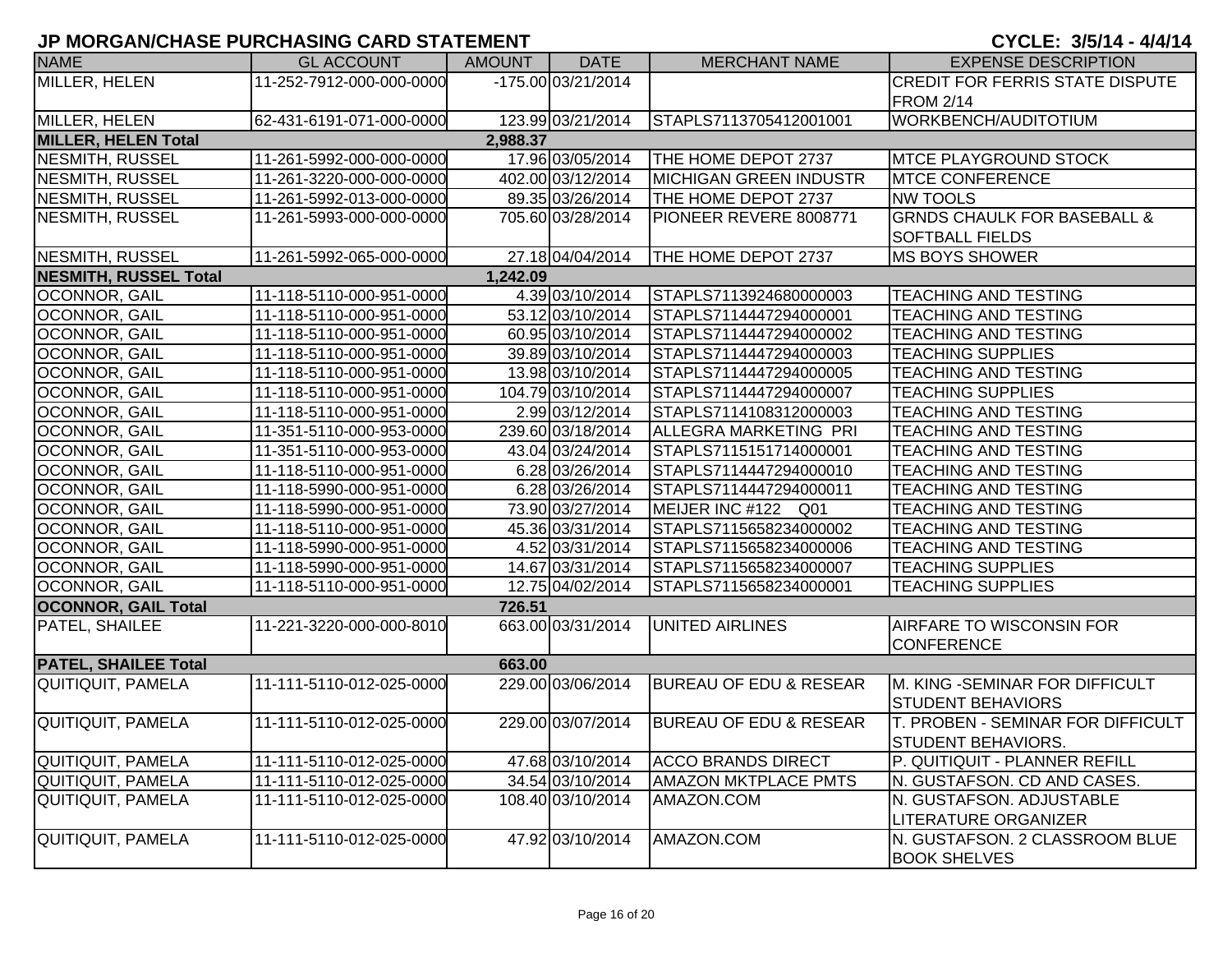| <b>NAME</b>                   | <b>GL ACCOUNT</b>        | <b>AMOUNT</b> | <b>DATE</b>       | <b>MERCHANT NAME</b>          | <b>EXPENSE DESCRIPTION</b>               |
|-------------------------------|--------------------------|---------------|-------------------|-------------------------------|------------------------------------------|
| QUITIQUIT, PAMELA             | 11-111-5110-012-025-0000 |               | 9.64 03/11/2014   | <b>AMAZON MKTPLACE PMTS</b>   | <b>N. GUSTAFSON. CD THREE RING</b>       |
|                               |                          |               |                   |                               | <b>BINDER.</b>                           |
| <b>QUITIQUIT, PAMELA</b>      | 11-111-5110-012-025-0000 |               | 27.43 03/19/2014  | STAPLS7115015756000001        | <b>OFFICE SUPPLIES</b>                   |
| <b>QUITIQUIT, PAMELA</b>      | 11-111-5110-012-025-0000 |               | 52.00 03/24/2014  | <b>O&amp;E NEWSPAPER</b>      | YEARLY SUBSCRIPTION TO THE NOVI          |
|                               |                          |               |                   |                               | NEWS.                                    |
| QUITIQUIT, PAMELA             | 11-111-5110-012-025-0000 |               | 107.70 03/27/2014 | <b>ACP DIRECT</b>             | <b>HEADPHONES FOR M. KING'S</b>          |
|                               |                          |               |                   |                               | CLASSROOM.                               |
| QUITIQUIT, PAMELA             | 11-111-5110-012-025-0000 |               | 15.00 03/28/2014  | <b>DUNCAN DISPOSAL SYSTEM</b> | <b>GARBAGE REMOVAL. QUARTERLY.</b>       |
| <b>QUITIQUIT, PAMELA</b>      | 11-111-5110-012-025-0000 |               | 36.76 03/28/2014  | <b>NASCO MAIL ORDER</b>       | RYAN SMITH. 1/2 IN GRID ROLL. 200 FT.    |
| QUITIQUIT, PAMELA             | 11-111-5110-012-025-0000 |               | 29.99 03/31/2014  | <b>BSN*SPORT SUPPLY GROUP</b> | RYAN SMITH - US GAMES DIVISON OF         |
|                               |                          |               |                   |                               | <b>IBSN SPORTS</b>                       |
|                               |                          |               |                   |                               | <b>SONY ST</b>                           |
| <b>QUITIQUIT, PAMELA</b>      | 62-431-6275-012-000-0000 |               | 146.18 03/31/2014 | CHICKEN KING II INC           | LIGHTHOUSE TRAINING WITH STAFF.          |
|                               |                          |               |                   |                               | LUNCHEON                                 |
| QUITIQUIT, PAMELA             | 11-111-5110-012-025-0000 |               | 106.59 03/31/2014 | SSI*SCHOOL SPECIALTY          | K. DEINEK. CLASSROOM SUPPLIES.           |
| <b>QUITIQUIT, PAMELA</b>      | 11-111-5110-012-025-0000 |               | 420.43 04/01/2014 | <b>BSN*SPORT SUPPLY GROUP</b> | <b>RYAN SMITH - US GAMES DIVISION OF</b> |
|                               |                          |               |                   |                               | <b>BSN SPORTS</b>                        |
|                               |                          |               |                   |                               | P.E. SU                                  |
| QUITIQUIT, PAMELA Total       |                          | 1,648.26      |                   |                               |                                          |
| <b>REICHLEY, CARRIE</b>       | 11-222-5310-015-000-0000 |               | 80.94 03/10/2014  | <b>AMAZON MKTPLACE PMTS</b>   | VGA ADAPTER AND CONNECTOR FOR            |
|                               |                          |               |                   |                               | <b>MEDIA CENTER USE</b>                  |
| REICHLEY, CARRIE              | 62-431-6275-015-000-0000 |               | 240.51 03/11/2014 | <b>AMAZON MKTPLACE PMTS</b>   | <b>BOOKS FOR MEDIA CENTER</b>            |
| <b>REICHLEY, CARRIE</b>       | 62-431-6275-015-000-0000 |               | 79.92 03/11/2014  | <b>AMAZON MKTPLACE PMTS</b>   | <b>BOOKS FOR MEDIA CENTER</b>            |
| <b>REICHLEY, CARRIE</b>       | 62-431-6275-015-000-0000 |               | 21.11 03/11/2014  | AMAZON.COM                    | <b>BOOK FOR MEDIA CENTER</b>             |
| <b>REICHLEY, CARRIE</b>       | 62-431-6275-015-000-0000 |               | 20.21 03/11/2014  | AMAZON.COM                    | <b>BOOKS FOR MEDIA CENTER</b>            |
| <b>REICHLEY, CARRIE</b>       | 11-111-5110-015-025-0000 |               | 51.99 03/19/2014  | K12SCHOOLSUPPLIES.NET         | CONTEXT CLUES COMPREHENSION              |
|                               |                          |               |                   |                               | <b>BOOKS</b>                             |
| <b>REICHLEY, CARRIE</b>       | 11-111-5110-015-025-0000 |               | 42.90 03/20/2014  | <b>HANDS ON EQUATIONS</b>     | HANDS ON EQUATIONS LEARNING              |
|                               |                          |               |                   |                               | <b>SYSTEM-L. TYBINKA'S CLAS</b>          |
| <b>REICHLEY, CARRIE</b>       | 11-222-5310-015-000-0000 |               | 321.93 03/21/2014 | <b>DEMCO INC</b>              | SUPPLIES FOR MEDIA CENTER                |
| <b>REICHLEY, CARRIE</b>       | 62-431-6275-015-000-0000 |               | 98.00 03/21/2014  | JIMMY JOHNS - 1659 - M        | LUNCHEON FOR 7-HABITS MEETING            |
| <b>REICHLEY, CARRIE</b>       | 62-431-6277-015-000-0000 |               | 299.00 03/21/2014 | <b>SCHOLASTIC BOOK CLUB</b>   | <b>BOOKS FOR RON MCCURDY'S</b>           |
|                               |                          |               |                   |                               | <b>CLASSROOM-MSU INTERN FUNDING</b>      |
| <b>REICHLEY, CARRIE</b>       | 11-111-5110-015-010-0000 |               | 421.45 03/27/2014 | SSI*SCHOOL SPECIALTY          | <b>ART SUPPLIES</b>                      |
| <b>REICHLEY, CARRIE</b>       | 11-222-5410-015-000-0000 |               | 249.59 03/28/2014 | <b>DISCOUNT MAGAZINE</b>      | <b>MAGAZINES FOR MEDIA CENTER</b>        |
| <b>REICHLEY, CARRIE</b>       | 11-111-5110-015-055-0000 |               | 33.35 03/28/2014  | <b>KRAMES STAYWELL</b>        | LONGFELLOW'S WHALE TALES DVD -           |
|                               |                          |               |                   |                               | <b>GYM CLASSES</b>                       |
| <b>REICHLEY, CARRIE</b>       | 11-111-5110-015-025-0000 |               | 220.28 03/31/2014 | SSI*SCHOOL SPECIALTY          | <b>STORAGE ORGANIZERS AND</b>            |
|                               |                          |               |                   |                               | SUPPLIES FOR A. FOX AND K. KR            |
| <b>REICHLEY, CARRIE</b>       | 62-431-6275-015-000-0000 |               | 139.25 04/01/2014 | L B OFFICE SUPPLIERS I        | <b>TONER FOR CONFERENCE ROOM</b>         |
| <b>REICHLEY, CARRIE Total</b> |                          | 2,320.43      |                   |                               |                                          |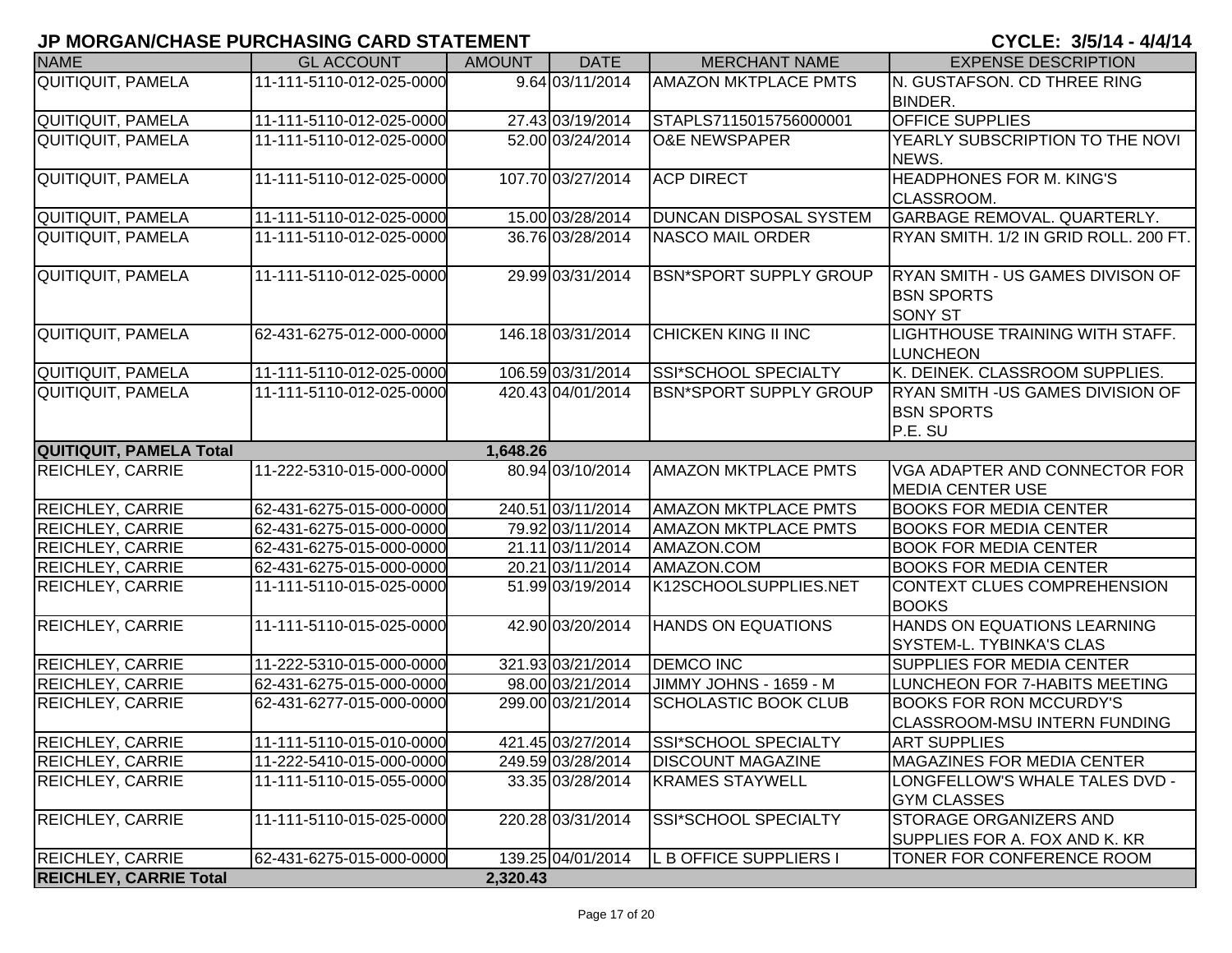| <b>NAME</b>                      | <b>GL ACCOUNT</b>        | <b>AMOUNT</b> | <b>DATE</b>         | <b>MERCHANT NAME</b>          | <b>EXPENSE DESCRIPTION</b>            |
|----------------------------------|--------------------------|---------------|---------------------|-------------------------------|---------------------------------------|
| RODRIGUEZ, SANDRA                | 11-111-5110-013-025-0000 |               | 295.00 03/12/2014   | FCC*FRANKLINCVYSEMINAR        | <b>SEMINAR REGISTRATION FOR JANE</b>  |
|                                  |                          |               |                     |                               | <b>BENKARSKI.</b>                     |
| RODRIGUEZ, SANDRA                | 11-111-5110-013-025-0000 |               | 840.00 03/19/2014   | OAKLAND SCHOOLS-RC INT        | <b>REGISTRATIONF FOR OAKLAND</b>      |
|                                  |                          |               |                     |                               | <b>SCHOOLS GOOGLE CERTIFICATI</b>     |
| RODRIGUEZ, SANDRA                | 11-111-5110-013-025-0000 |               | 105.85 03/24/2014   | <b>CADDIEBUDDY FLAGBUD</b>    | TWO IPAD TRIPOD MOUNT/IPAD            |
|                                  |                          |               |                     |                               | TRIPOD BRACKET FOR NOVI W             |
| RODRIGUEZ, SANDRA                | 11-111-5110-013-025-0000 |               | 54.98 03/27/2014    | STAPLS7115371679000001        | <b>EASEL PAD AND PENCILS FOR NOVI</b> |
|                                  |                          |               |                     |                               | <b>WOODS</b>                          |
| <b>RODRIGUEZ, SANDRA Total</b>   |                          | 1,295.83      |                     |                               |                                       |
| <b>SCHRINER, STEPHANIE</b>       | 62-431-6275-055-000-0000 |               | 218.10 03/13/2014   | <b>FOLLETT SOFTWARE CO</b>    | <b>BAR CODES FOR CMP TEXTBOOKS -</b>  |
|                                  |                          |               |                     |                               | <b>SHARED BETWEEN BUILDIN</b>         |
| <b>SCHRINER, STEPHANIE Total</b> |                          | 218.10        |                     |                               |                                       |
| <b>SCHURIG, CLAIRE</b>           | 11-113-5110-071-051-0000 |               | 100.69 03/12/2014   | <b>JW PEPPER</b>              | <b>MUSIC</b>                          |
| <b>SCHURIG, CLAIRE</b>           | 11-113-5110-071-051-0000 |               | 95.19 03/18/2014    | J W PEPPER                    | <b>SPRING MUSIC</b>                   |
| <b>SCHURIG, CLAIRE</b>           | 11-113-5110-071-051-0000 |               | 35.99 03/21/2014    | J W PEPPER                    | <b>SPRING MUSIC</b>                   |
| <b>SCHURIG, CLAIRE</b>           | 11-113-5110-071-051-0000 |               | 9.80 03/27/2014     | <b>JW PEPPER</b>              | <b>SPRING MUSIC</b>                   |
| <b>SCHURIG, CLAIRE</b>           | 11-113-5110-071-051-0000 |               | 31.39 03/28/2014    | <b>JW PEPPER</b>              | <b>SPRING MUSIC</b>                   |
| <b>SCHURIG, CLAIRE</b>           | 11-113-5110-071-051-0000 |               | 15.75 04/04/2014    | <b>JW PEPPER</b>              | <b>SPRING MUSIC</b>                   |
| <b>SCHURIG, CLAIRE Total</b>     |                          | 288.81        |                     |                               |                                       |
| STEC, MEGAN                      | 11-351-5110-000-953-0000 |               | 2.50 03/11/2014     | MEIJER INC #122 Q01           | <b>TEACHING MATERIALS</b>             |
| STEC, MEGAN                      | 11-351-5110-000-953-0000 |               | 9.00 03/24/2014     | <b>SCHOLASTIC BOOK CLUB</b>   | <b>TEACHING MATERIALS</b>             |
| STEC, MEGAN                      | 11-351-5110-000-953-0000 |               | 3.00 03/24/2014     | <b>SCHOLASTIC BOOK CLUB</b>   | <b>TEACHING MATERIALS</b>             |
| STEC, MEGAN                      | 11-351-5110-000-953-0000 |               | 12.00 03/24/2014    | <b>SCHOLASTIC BOOK CLUB</b>   | <b>TEACHING MATERIALS</b>             |
| STEC, MEGAN                      | 11-351-5110-000-953-0000 |               | -50.98 03/27/2014   | <b>TARGET</b><br>00014654     | TEACHING MATERIALS- CREDIT FOR        |
|                                  |                          |               |                     |                               | <b>TRANSACTION</b>                    |
| STEC, MEGAN                      | 11-351-5110-000-953-0000 |               | 46.96 03/27/2014    | 00014654<br><b>TARGET</b>     | <b>TEACHING MATERIALS</b>             |
| STEC, MEGAN                      | 11-351-5110-000-953-0000 |               | 50.98 03/27/2014    | <b>TARGET</b><br>00014654     | TEACHING MATERIALS - SEE CREDIT       |
| STEC, MEGAN                      | 11-351-5110-000-953-0000 |               | 8.07 04/02/2014     | <b>TARGET</b><br>00014654     | <b>TEACHING SUPPLIES</b>              |
| <b>STEC, MEGAN Total</b>         |                          | 81.53         |                     |                               |                                       |
| STEEH, ROBERT                    | 11-221-3220-000-913-3310 |               | 195.00 03/28/2014   | ACT*MAEPD/NHRD                | <b>ADULT ED CONFERENCE</b>            |
| <b>STEEH, ROBERT Total</b>       |                          | 195.00        |                     |                               |                                       |
| TURNER, NANCY                    | 11-122-5110-011-194-0000 |               | 409.00 03/05/2014   | MAYER JOHNSON                 | <b>BOARDMAKER PLUS</b>                |
| TURNER, NANCY                    | 11-122-5110-071-194-0000 |               | 3,297.81 03/13/2014 | <b>COMPUTER TECHNOLOGY LI</b> | INTEL READER I READER AND             |
|                                  |                          |               |                     |                               | <b>CAPTURE STATION FOR HS DEB</b>     |
| <b>TURNER, NANCY</b>             | 11-122-3220-055-000-0000 |               |                     |                               | IEVERY MOVE COUNTS SENSOY             |
|                                  |                          |               |                     |                               | <b>ASSESSMENT WRKSHP FOR L GAR</b>    |
| <b>TURNER, NANCY</b>             | 11-122-3220-055-000-0000 |               | 202.00 03/20/2014   | ASHA <sub>3</sub>             | <b>AMERICAN SPEECH LANGUAGE</b>       |
|                                  |                          |               |                     |                               | HEARING ASSOC - IPAD 101 TR           |
| TURNER, NANCY                    | 11-221-3220-000-000-8010 |               | 200.00 03/28/2014   | UW MADISON WCER CC SVC        | <b>MSAN CONFERENCE WI - RJ WEBER</b>  |
| TURNER, NANCY                    | 11-221-3220-000-000-8010 |               | 800.00 03/28/2014   | UW MADISON WCER CC SVC        | <b>IMSAN CONFERENCE WI FOR: S</b>     |
|                                  |                          |               |                     |                               | SCHRINER, D HOPPENSTADT; J            |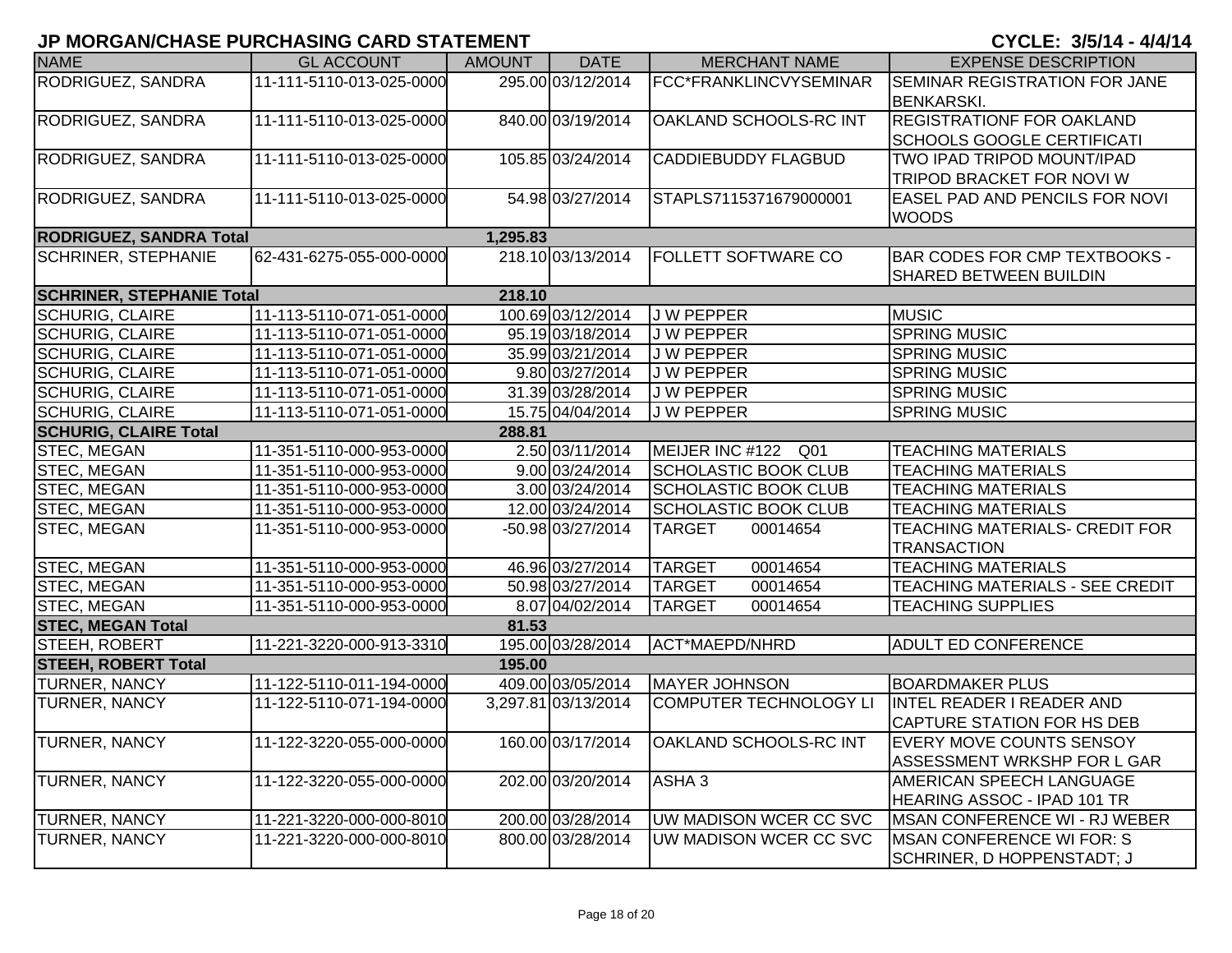| <b>NAME</b>                     | <b>GL ACCOUNT</b>        | <b>AMOUNT</b> | <b>DATE</b>        | <b>MERCHANT NAME</b>          | <b>EXPENSE DESCRIPTION</b>            |
|---------------------------------|--------------------------|---------------|--------------------|-------------------------------|---------------------------------------|
| TURNER, NANCY                   | 11-221-3220-000-000-8010 |               | 200.00 03/28/2014  | UW MADISON WCER CC SVC        | <b>MSAN CONFERENCE WI CENTER FO</b>   |
|                                 |                          |               |                    |                               | <b>EDUC RESEARCH - SHAILEE</b>        |
| <b>TURNER, NANCY</b>            | 11-221-3220-000-000-8010 |               | 28.00 03/31/2014   | EXPEDIA*172486755952          | AIRLINE TKT BOOKING FEE TO MSAN       |
|                                 |                          |               |                    |                               | <b>CONFR</b>                          |
| TURNER, NANCY                   | 11-221-3220-000-000-8010 |               | 481.00 03/31/2014  | <b>UNITED AIRLINES</b>        | AIRLINE TKTS TO MSAN CONFR FOR S      |
|                                 |                          |               |                    |                               | <b>SCHRINER</b>                       |
| <b>TURNER, NANCY</b>            | 11-221-3220-000-000-8010 |               | 481.00 03/31/2014  | <b>UNITED AIRLINES</b>        | AIRLINE TKTS TO MSAN FOR J            |
|                                 |                          |               |                    |                               | <b>BRICKEY</b>                        |
| TURNER, NANCY                   | 11-221-3220-000-000-8010 |               | 481.00 03/31/2014  | <b>UNITED AIRLINES</b>        | AIRLINE TKTS - TO MSAN CONFR FOR      |
|                                 |                          |               |                    |                               | <b>N CARTER</b>                       |
| TURNER, NANCY                   | 11-221-3220-000-000-8010 |               | 481.00 03/31/2014  | <b>UNITED AIRLINES</b>        | AIRLINE TKTS TO MSAN CONFR FOR D      |
|                                 |                          |               |                    |                               | <b>HOPPENSTADT</b>                    |
| TURNER, NANCY                   | 11-226-5910-000-000-0000 |               | 299.99 04/01/2014  | DMI* DELL K-12 PTR            | COLOR PRINTER FOR DIRECTOR OF         |
|                                 |                          |               |                    |                               | <b>STUDENT SERVICES OFFIC</b>         |
| <b>TURNER, NANCY Total</b>      |                          | 7,520.80      |                    |                               |                                       |
| VALENTINE, CYNTHIA              | 11-271-5910-000-000-0000 |               | 399.86 03/06/2014  | DMI* DELL K-12 PTR            | <b>PRINTER INK</b>                    |
| VALENTINE, CYNTHIA              | 11-271-7910-000-000-0000 |               | 7.27 03/07/2014    | <b>NOVI PHARMACY</b>          | VALENTINE - PERSONAL, TO BE           |
|                                 |                          |               |                    |                               | <b>REIMBURSED</b>                     |
| VALENTINE, CYNTHIA              | 11-271-5910-000-000-0000 |               | 234.33 03/11/2014  | DMI* DELL K-12 PTR            | <b>PRINTER INK</b>                    |
| VALENTINE, CYNTHIA              | 11-271-3220-000-000-0000 |               | 145.00 03/12/2014  | MI INST FOR ED MGT            | LAWS & REG CLASS MSBO                 |
| VALENTINE, CYNTHIA              | 11-271-5910-000-000-0000 |               | -345.93 03/17/2014 | DMI* DELL K-12 PTR            | <b>RETURN FIRST PRINTER INK ORDER</b> |
| VALENTINE, CYNTHIA              | 11-271-7910-000-000-0000 |               | 84.50 03/31/2014   | 10 NORTH BAR & GRILLE         | FOOD FOR EXCELLENCE IN                |
|                                 |                          |               |                    |                               | <b>TRANSPORTATION</b>                 |
| VALENTINE, CYNTHIA              | 11-271-3330-000-000-0000 |               | 122.00 04/02/2014  | SPEEDWAY 02202 10             | <b>GAS CARD - HANSON</b>              |
| <b>VALENTINE, CYNTHIA Total</b> |                          | 647.03        |                    |                               |                                       |
| VAUGHAN, ANGELA                 | 11-232-7910-000-000-0000 |               | 67.40 03/06/2014   | <b>MICHIGAN NOTARY SERV</b>   | NOTARY SERVICE: HELEN MILLER          |
| VAUGHAN, ANGELA                 | 11-231-7910-000-000-0000 |               | 34.79 03/21/2014   | <b>MARIA'S DELI</b>           | BOARD MEETING 3-20-14 NEF TOY         |
|                                 |                          |               |                    |                               | <b>COOKIES</b>                        |
| VAUGHAN, ANGELA                 | 11-232-7910-000-000-0000 |               | 10.50 03/25/2014   | <b>BAUDVILLE INC.</b>         | <b>LEADERSHIP PUBLICATION -</b>       |
|                                 |                          |               |                    |                               | HANDLING FEE ONLY                     |
| <b>VAUGHAN, ANGELA Total</b>    |                          | 112.69        |                    |                               |                                       |
| <b>VUICHARD, TATIANA</b>        | 11-311-5910-000-000-0000 |               | 207.84 03/10/2014  | STAPLS7114473504000001        | <b>OFFICE SUPPLIES</b>                |
| <b>VUICHARD, TATIANA</b>        | 11-311-5990-000-000-0000 |               | 57.98 03/24/2014   | BED BATH & BEYOND #368        | <b>COAT RACK WITH HANGERS FOR</b>     |
|                                 |                          |               |                    |                               | <b>COMMUNITY ED OFFICE</b>            |
| <b>VUICHARD, TATIANA Total</b>  |                          | 265.82        |                    |                               |                                       |
| <b>WEBBER, RONALD</b>           | 11-221-3220-000-411-0000 |               | 2.75 03/06/2014    | <b>RPS ANN ARBOR-METERQ02</b> | SOCIAL JUSTICE MEETING W/BARRY        |
|                                 |                          |               |                    |                               | <b>CHECKOWAY, PARKING U</b>           |
| <b>WEBBER, RONALD</b>           | 11-221-3220-000-411-0000 |               | 0.25 03/06/2014    | <b>RPS ANN ARBOR-METERQ02</b> | SOCIAL JUSTICE MEETING W/BARRY        |
|                                 |                          |               |                    |                               | CHECKOWAY, PARKING U                  |
| <b>WEBBER, RONALD</b>           | 11-221-5990-000-411-0000 |               | 13.58 03/07/2014   | <b>MONROE BAKERY</b>          | <b>INTERSCHOOL COUNCIL MEETING</b>    |
| <b>WEBBER, RONALD</b>           | 11-221-3220-000-411-0000 |               | 69.83 03/14/2014   | <b>ZINGERMAN'S ROADHOUSE</b>  | LUNCH, LEADERSHIP PRACTICES FOR       |
|                                 |                          |               |                    |                               | <b>ADVANCED EQUITY-PROF</b>           |